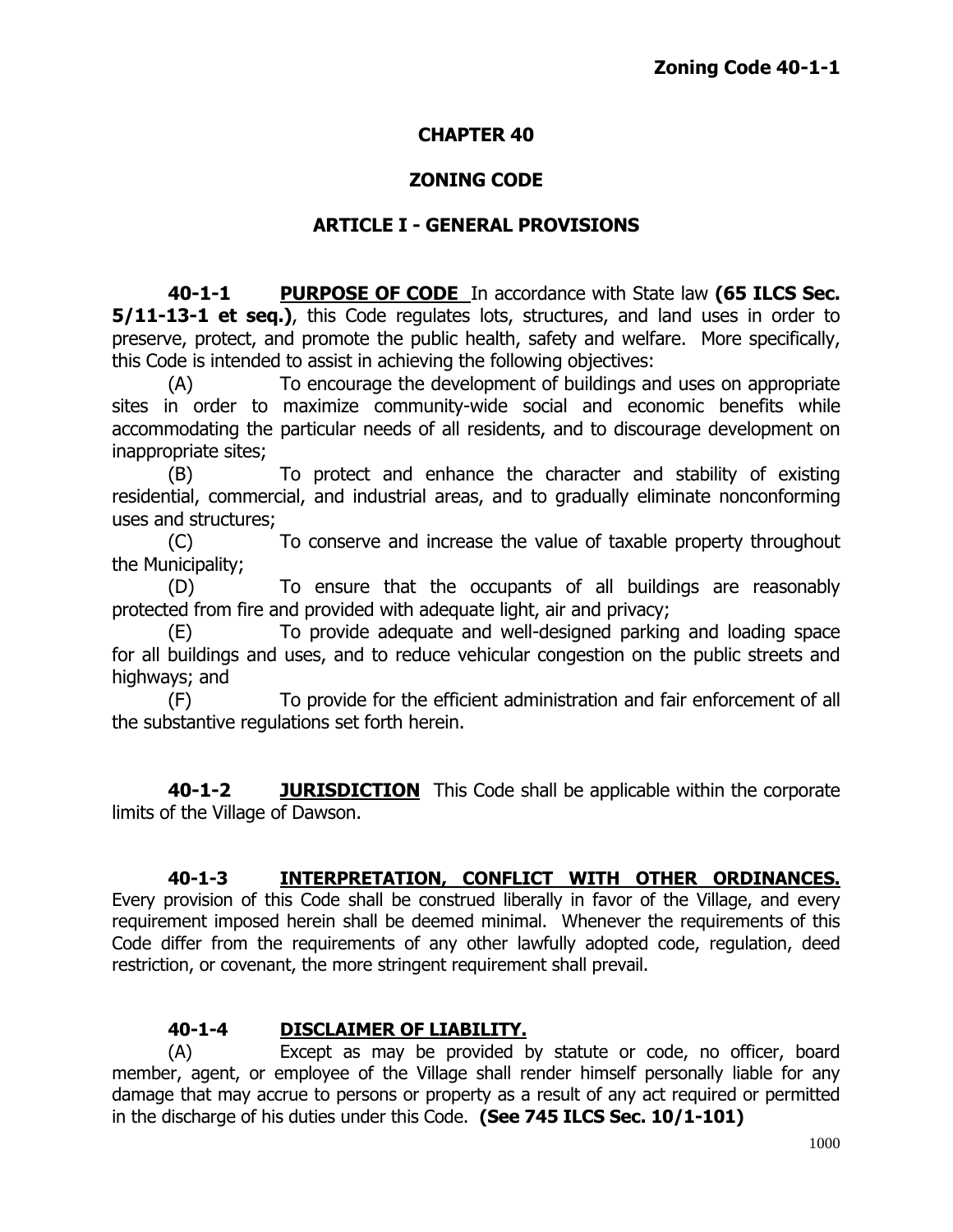(B) Any suit brought against any officer, board member, agent, or employee of the Village, as a result of any act required or permitted in the discharge of his duties under this Code, shall be defended by the Village Attorney until the final determination of the legal proceedings.

**40-1-5 SEPARABILITY.** If any provision of this Code is declared unconstitutional or invalid by a court of competent jurisdiction, that decision shall not affect the validity of the remainder of this Code.

**40-1-6 REVIEW AND EXPIRATION.** This Code shall remain in effect until rescinded by action of the Board of Trustees of Dawson, Illinois.

**40-1-7 WHEN EFFECTIVE.** This Code shall take effect **ten (10) days** after its final passage, approval and publication as provided by law. **(See 65 ILCS Sec. 5/1-2-4)**

# **(Ord. No. 93-004; 08-02-93)**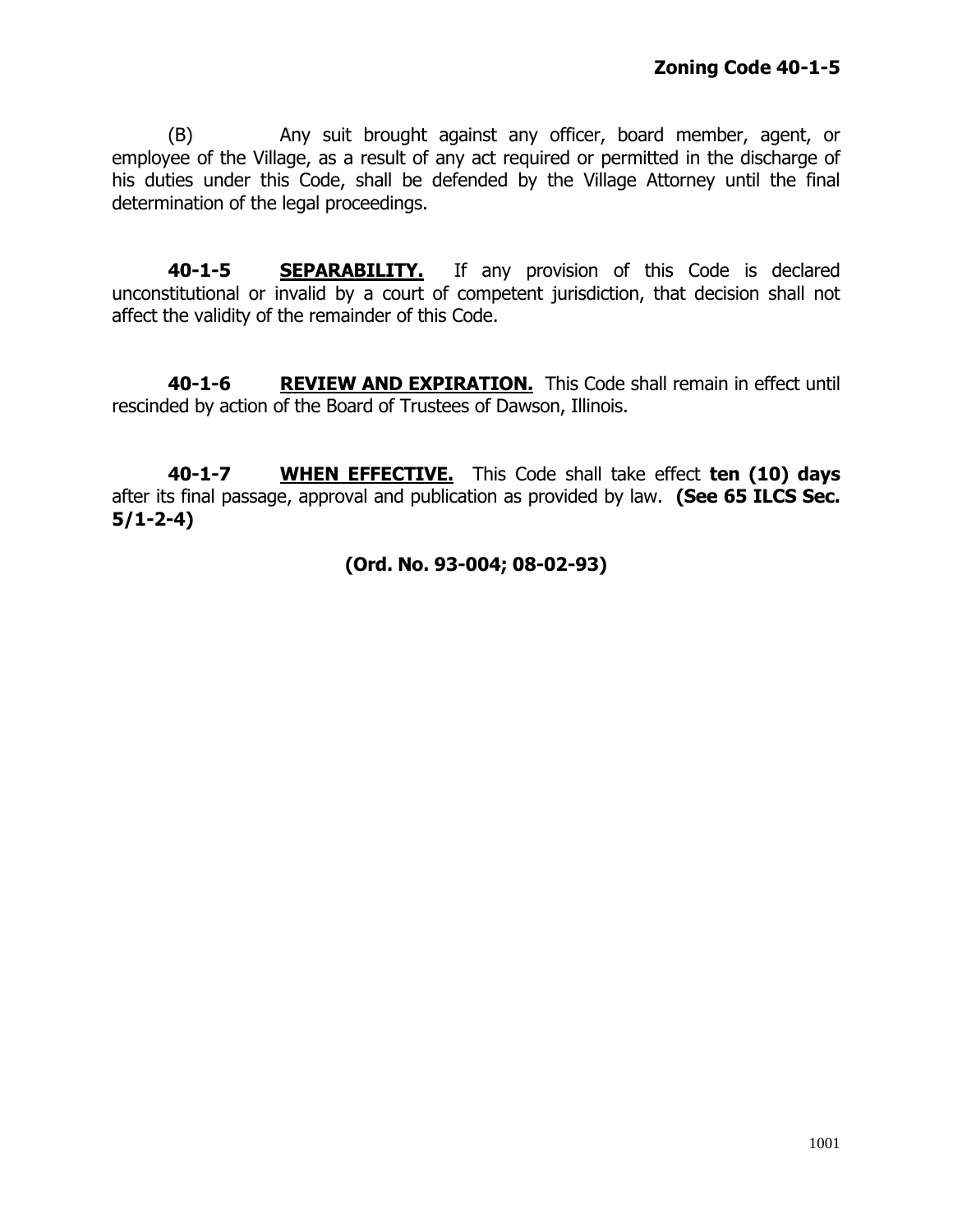# **ARTICLE II - DEFINITIONS**

**40-2-1 CONSTRUCTION OF TERMS.** In construing the intended meaning of terminology used in this Code, the following rules shall be observed:

(A) Words and phrases shall have the meanings respectively ascribed to them in **Section 40-2-2** unless the context clearly indicates otherwise; terms not defined in **Section 40-2-2** shall have their standard English dictionary meanings.

(B) Words denoting the masculine gender shall be deemed to include the feminine and neuter genders.

(C) Words used in the present tense shall include the future tense.

(D) Words used in the singular number shall include the plural number, and the plural the singular.

(E) The term **"shall"** is mandatory; the term **"may"** is discretionary.

(F) All distances shall be measured to the nearest integral foot; **six (6) inches** or more shall be deemed **one (1) foot.**

(G) References to sections shall be deemed to include all subsections within that section; but a reference to a particular subsection designates only that subsection.

(H) A general term that follows or is followed by enumerations of specific terms shall not be limited to the enumerated class unless expressly limited.

# **40-2-2 SELECTED DEFINITIONS.**

**Abutting:** Having a common lot line or district line. Synonym for **"contiguous"**.

**Access Way:** A curb cut, ramp, driveway or other means for providing vehicular access to an off-street parking or loading area.

**Accessory Use:** Any structure or use that is:

(A) Subordinate in size or purpose to the principal use or structure which it serves;

(B) Necessary or contributing to the comfort and convenience of the occupants of the principal use or structure served; and

(C) Located on the same lot as the principal use or structure served.

**Administrator:** The official appointed by the President with the advice and consent of the Board of Trustees to administer this Code, or his representative.

**Agriculture:** Any one or any combination of the following: the growing of farm or truck garden crops, dairying, pasturage, horticulture, floriculture, or animal/poultry husbandry. The term **"agriculture"** encompasses the farmhouse, and accessory uses and structures customarily incidental to agricultural activities.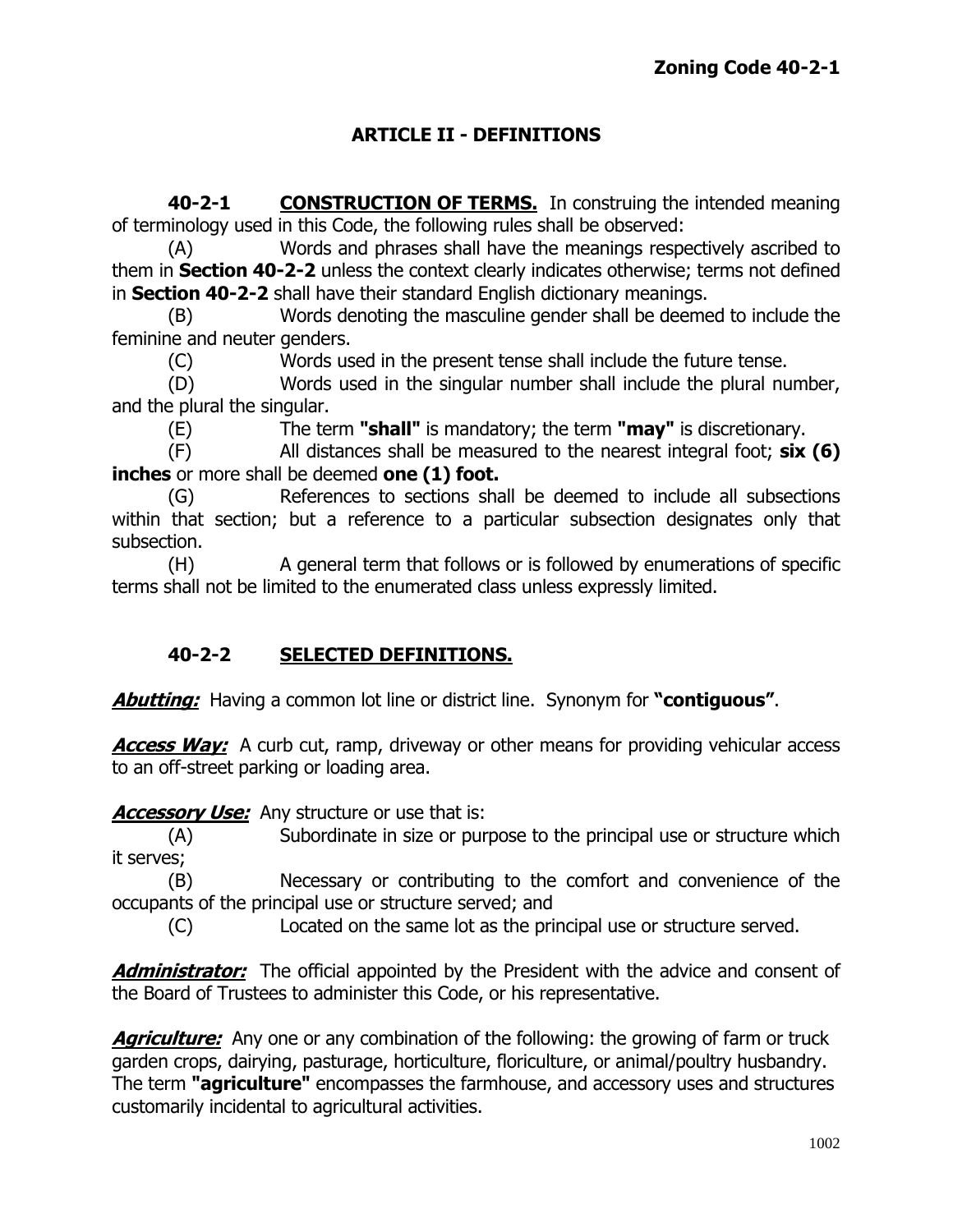**Aisle:** A vehicular traffic-way within an off-street parking area, used as a means of access/egress from parking spaces.

**Alley:** A public right-of-way which affords a secondary means of vehicular access to abutting premises that front on a nearby street.

**Alter:** To change the size, shape, or use of a structure.

**Amendment:** A change in the provisions of this Code {including those portions incorporated by reference), properly effected in accordance with State law and the procedures set forth herein.

**Anchor:** Any approved device to which a mobile home is tied down to keep it firmly attached to the stand on which it is placed.

**Attached:** As applied to buildings, **"attached"** means having a common wall and/or a common roof.

**Block:** A tract of land bounded by public streets, railroads or other defined boundaries that make it a homogenous unit.

**Board of Appeals:** The Zoning Board of Appeals of Dawson, Illinois.

**Board of Trustees:** The Board of Trustees of Dawson, Illinois.

**Buffer Strip:** An area of land--undeveloped except for landscaping fences, etc.,--used to protect a use situated on **one (1) lot** from the deleterious effects of the use on the adjacent lot.

**Building:** Any covered structure permanently affixed to land and designed or used to shelter persons or chattels.

**Building Height:** The vertical distance measured from the average grade at the front wall of a building to the highest point of the coping of a flat roof or to the deck line of mansard roof, or to the mean height level between eaves and ridge for gable, hip, or gambrel roofs. Chimneys, towers, cooling towers, and similar projections (other than signs) shall not be included in calculating building height.

**Building Line:** The line nearest the front of and across a lot, delineating the minimum open space required between the front of a structure and the street right-of-way.

**Building, Temporary:** Any building not designed to remain in the place where it is presently affixed.

**Bulk:** The term used to indicate the size and setbacks of buildings, or structures and the location of same with respect to another and including the following: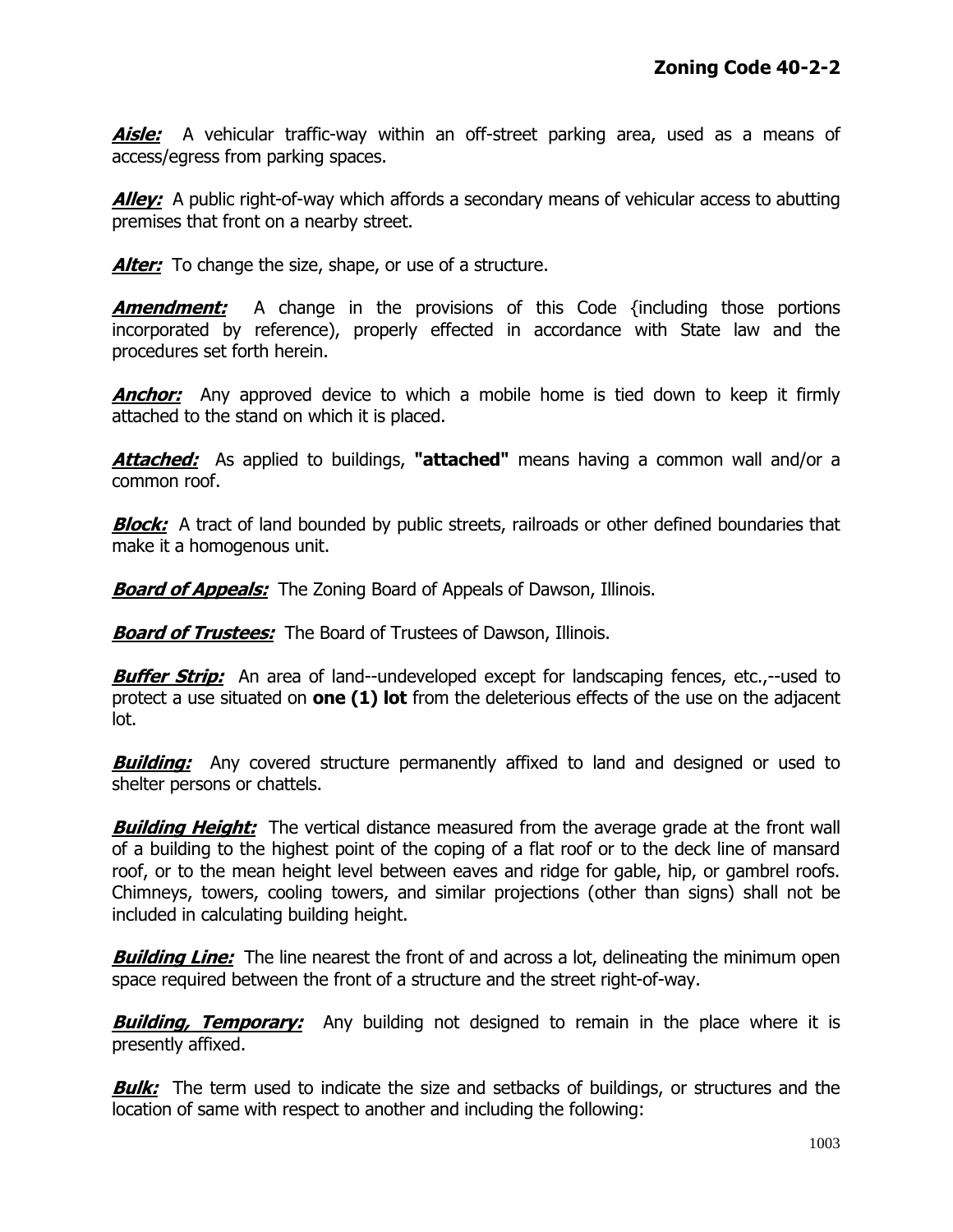(A) Size and height of buildings;

(B) Location of exterior walls at all levels in relation to the lot lines, streets, or to other building;

- (C) Gross floor area of buildings in relation to lot area (floor area ratio);
- (D) All open spaces allocated to buildings;
- (E) Amount of lot area provided per dwelling unit.

**Business:** Any occupation, employment or enterprise where merchandise ix exhibited or sold, or where services are offered for compensation.

## **Centerline:**

(A) The centerline of any right-of-way having a uniform width; (B) The original centerline, where a right-of-way has been widened irregularly; (C) The new centerline, whenever a road has been relocated.

**Certificate of Zoning Compliance, Initial:** A permit issued by the Administrator indicating that proposed construction work is in conformity with the requirements of this Code and may, therefore, proceed.

**Certificate of Zoning Compliance, Final:** A permit issued by the Administrator indicating that a newly completed structure complies with all pertinent requirements of this Code and may, therefore, be occupied or used.

**Commercial Use/Establishment:** Any use or establishment wherein goods are purchased or sold, whether to the consuming public (retail) or to other business (wholesale).

**Conforming:** In compliance with the applicable provisions of this Code.

**Convenience Shop:** Any small retail, commercial or service establishment offering goods/ services primarily to the residents of a particular multiple-family complex, mobile home park, or similar development.

**Conventionally-Constructed:** As applied to a dwelling, conventionally-constructed means "stick-built" or assembled on-site using pre-cut parts, but not erected simply by joining together **two (2)** factory-built housing sections.

**Corrective Action Order:** A legally-binding order issued by the Board of Trustees in accordance with the procedures set forth herein to effect compliance with this Code.

**Day Care Center:** An establishment for the part-time care and/or instruction at any time of day of **four (4)** or more unrelated children of pre-elementary school age.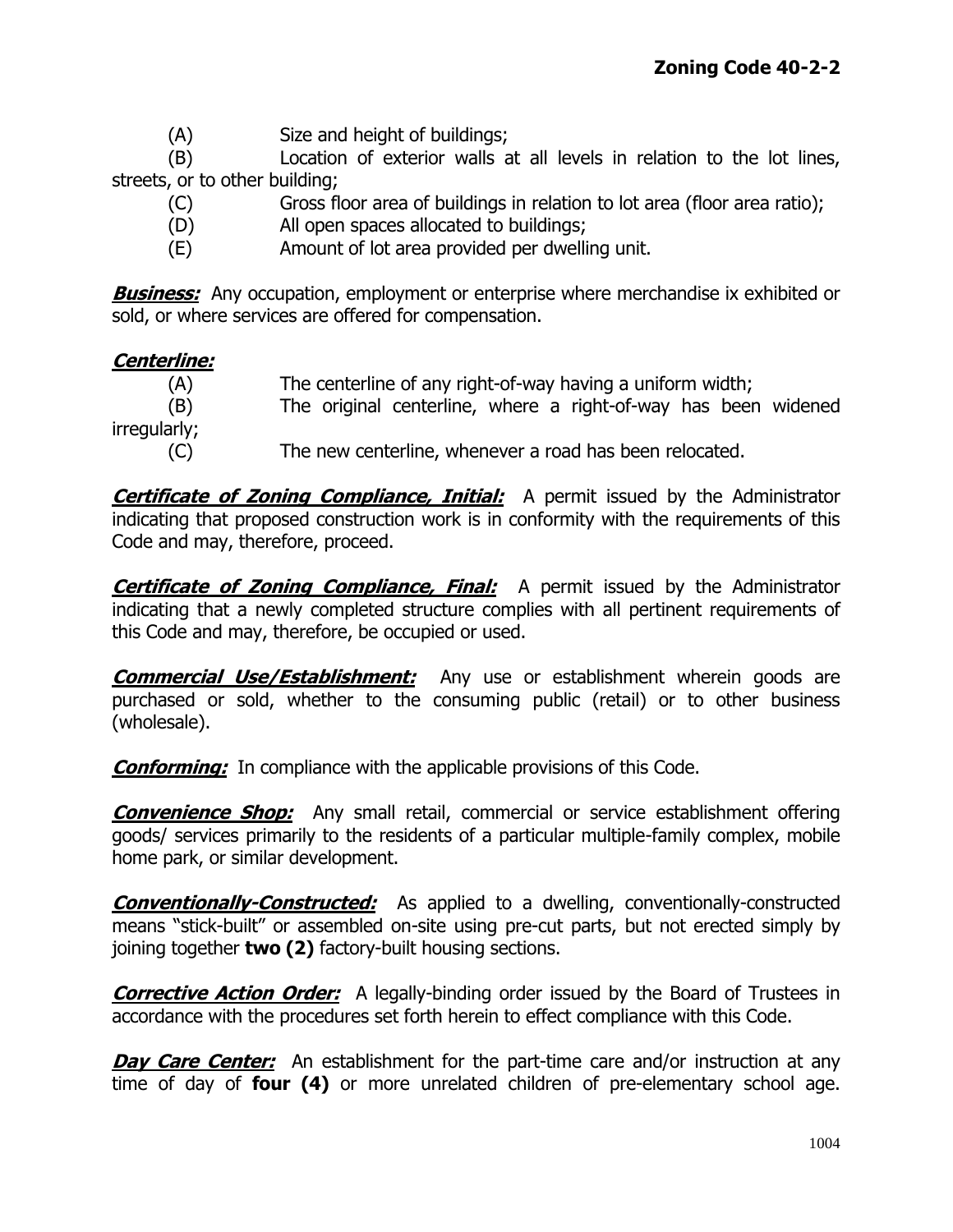**Develop:** To erect any structure or to install any improvements on a tract of land, or to undertake any activity (such as grading) in preparation therefor.

**Dimension:** Refers to both lot depth and width.

**District, Zoning:** A portion of the territory of the Village wherein certain uniform requirements or various combinations thereof apply to structures, lots, and uses under the terms of this Code.

**Driveway:** A minor way commonly providing vehicular access to a garage or off-street parking area.

**Dwelling:** A building or portion thereof designed or used primarily as living quarters for **one (1)** or more families, but not including hotels, motels, and other accommodations for the transient public.

*Dwelling, Multiple-Family:* A building or portion thereof containing **three (3)** or more dwelling units.

**Dwelling, Single-Family:** A detached dwelling containing **one (1) dwelling unit** and intended for the occupancy of **one (1) family**.

**Dwelling, Two-Family:** A dwelling containing **two (2) dwelling units**.

*Dwelling Unit:* **One (1)** or more rooms designed or used as living quarters by one (1) **family**. A "dwelling unit" always includes a bathroom and a kitchen.

**Easement:** A right to use another person's real property for certain limited purposes.

**Enclosed:** As applied to a building, **"enclosed"** means covered by a permanent roof and separated on all sides from adjacent open space or other buildings by fixed exterior walls or by common walls, with openings only for windows and doors.

**Enlarge:** To increase the size (floor area, height, etc.) of an existing principal structure or accessory use, or to devote more land to an existing use. **"Enlarge"** is synonymous with **"extend"** and **"expand"**.

**Erect:** To build, construct.

**Establishment:** Either of the following:

(A) an institutional, business, commercial, or industrial activity that is the sole occupant of one or more buildings; or

(B) an institutional, business, commercial, or industrial activity that occupies a portion of a building such that: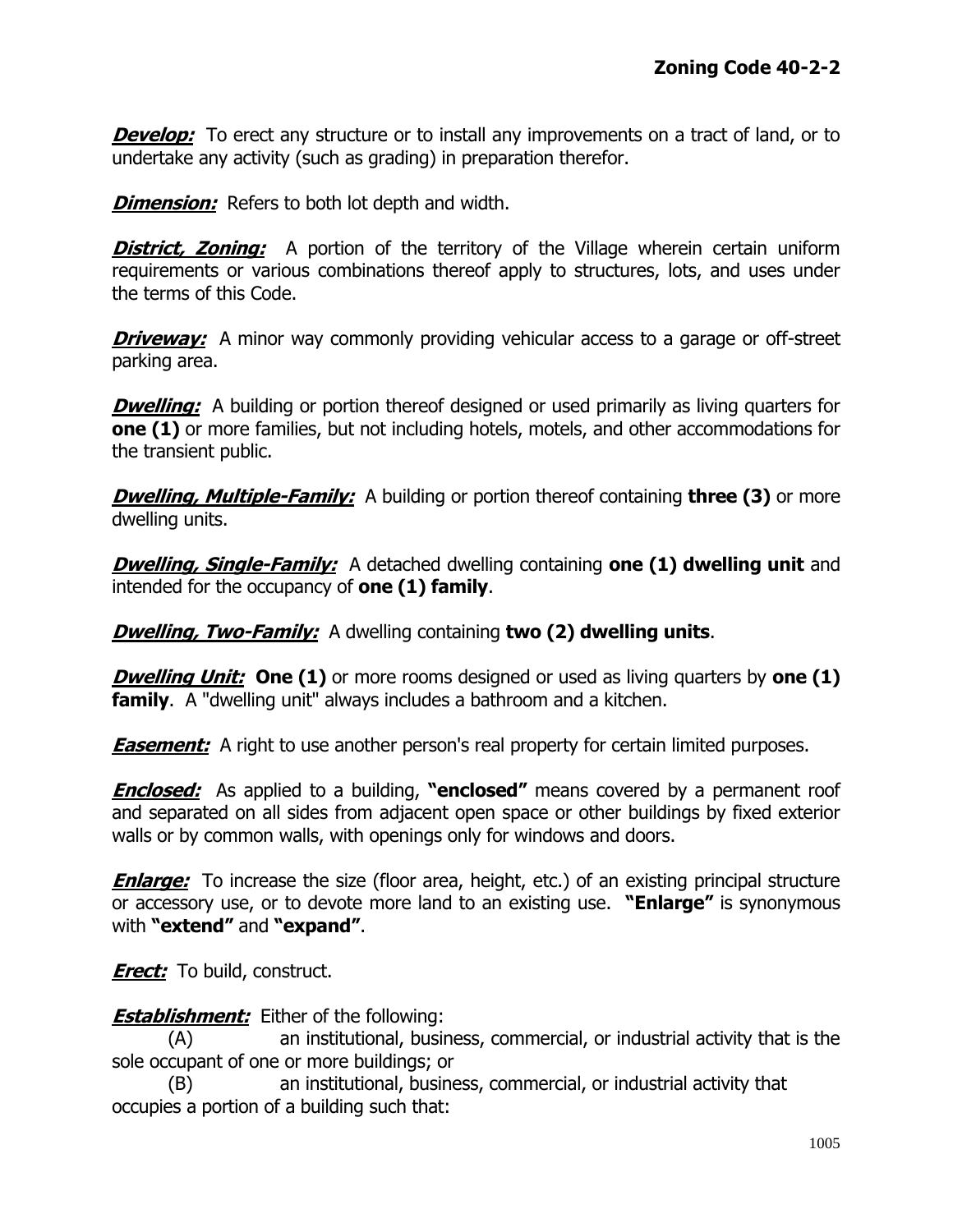- (1) the activity is a logical and separate entity from the other activities within the building and not a department of the whole; and
- (2) the activity has either a separate entrance from the exterior of the building, or a separate entrance from a common and clearly defined entryway that has direct access to the exterior of the building.

**Existing:** Actually constructed or in operation on the effective date of this Code.

**Family: One (1) person**, or **two (2) persons** related by blood, marriage, or legal adoption, or not more than **three (3)** unrelated persons, maintaining a common household in a dwelling unit.

**Floor Area, Gross:** The sum of the gross horizontal areas of the several floors of a building, measured from the exterior faces of the exterior walls or from the center of the common walls of attached buildings. Gross floor area includes basement floors; attic floor space; halls, closets, stairwells; space devoted to mechanical equipment; and enclosed porches.

**Floor Area, Ratio:** The gross floor area of a building or buildings occupying a parcel of land divided by the area of the parcel of land.

**Garage:** Unless designated otherwise, shall be used to define a building or part of a building for housing vehicles for private storage.

**Hereafter:** Any time after the effective date of this Code.

**Home Occupation:** Any business, profession, or occupation conducted for gain entirely within a dwelling or on residential premises in conformity with the provisions of this Code.

**Hotel or Motel:** A building for rent to transients which may include bedrooms, dining and entertainment rooms.

**Immobilized Mobile Home:** Any structure resting on a permanent foundation with wheels, tongue and hitch permanently removed served by individual utilities, delivered on a steel frame that is a permanent part of the floor system, conforming to the specifications for sectional housing prescribed by the U.S. Department of Housing and Urban Development and which are posted with the seal of the U.S. Department of Housing and Urban Development, and the home secured in compliance with the **Mobile Home Tiedown Act, Chapter 210; Sec. 120/1 et seq. of the Illinois Compiled Statutes**. The following criteria is necessary, at a minimum, to complete immobilization of a mobile home:

(A) The foundation shall extend into the ground below the frost line so as to attach and become a part of the real estate. Material such as concrete, mortared concrete block, or mortared brick extending into the ground below the frost line shall satisfy the requirement for a permanent foundation. **(Revised 12-03-01)**

(B) The wheels, tongue and hitch must be permanently removed. Wheels must be removed in such a manner that they may not be easily replaced. Therefore, either the axle would have to be removed or at least the lug bolts holding the wheels to the axle removed. The tongue and hitch must be removed by either removing the tongue and hitch from the frame or removing the bolts holding the tongue and hitch to the frame.

(C) A minimum nominal roof pitch of 3/12 shall be required for an immobilized mobile home. **(Revised 12-03-01)**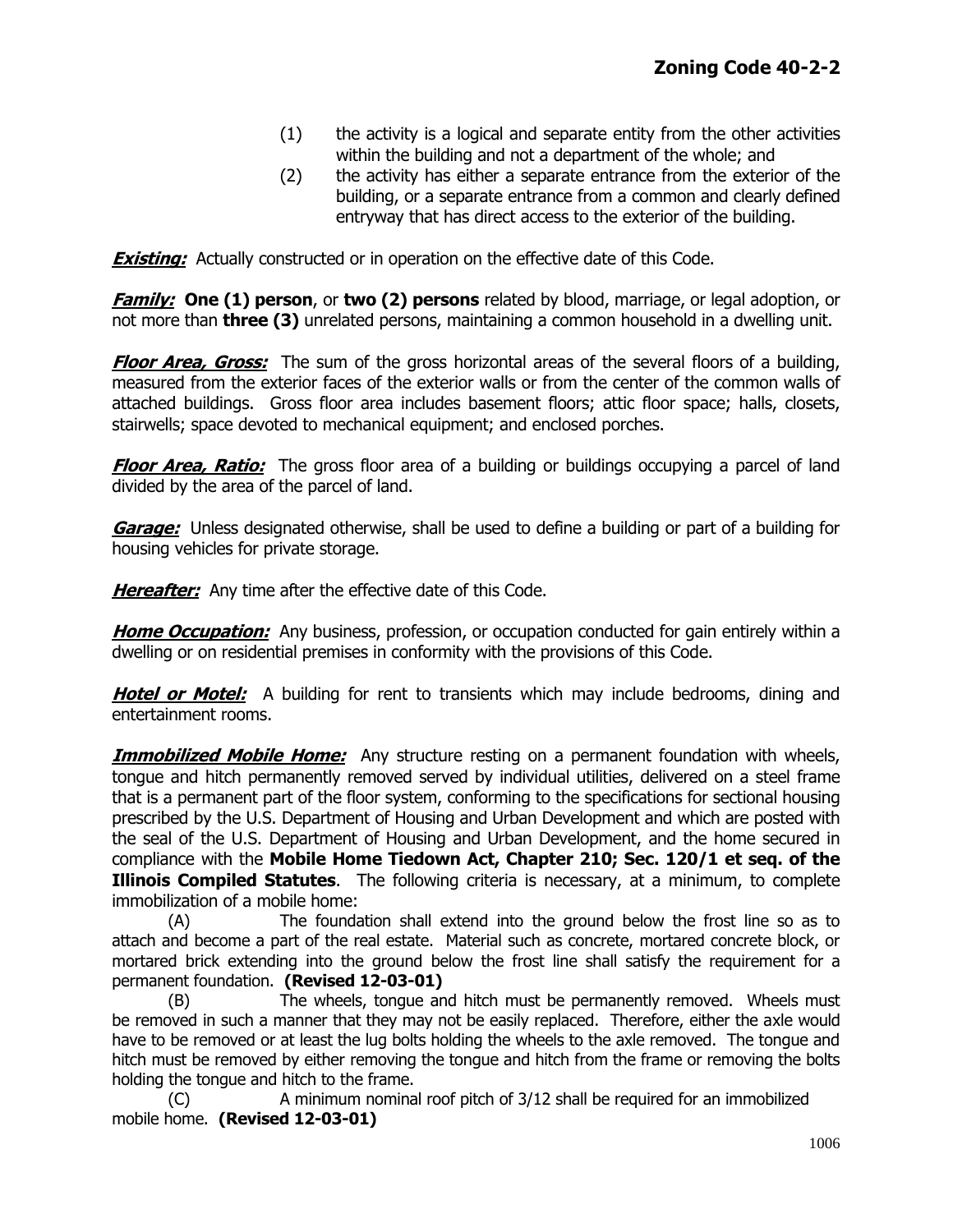**Intensify:** To increase the level or degree of.

**Industrial:** The area used for manufacturing of any product.

**Intersection:** The point at which **two (2)** or more public rights-of-way (generally streets) meet.

**Junk Yard:** An open area or fenced-in enclosure, where used or second-hand materials are bought, sold, exchanged, stored, baled, packed, disassembled or handled, including, but not limited to, scrap iron and other metals, paper, rags, rubber tires and bottles. A junk yard includes an auto-wrecking yard, but does not include uses established entirely within enclosed buildings.

**Kennel:** Any structure or part thereof and/or any part of a lot on which more than **three (3)** dogs, cats, or other household domestic animals over **four (4) months** of age are kept.

**Loading Area (Off-Street):** A space, accessible from a street, alley or way for the temporary parking of a vehicle, where materials and merchandise may be loaded and unloaded.

**Lodging Room:** A room rented as sleeping and living quarters, but without cooking facilities and with or without an individual bathroom. In a suite of rooms without cooking facilities, each room which provides sleeping accommodations shall be counted as **one (1)** lodging room.

Lot: A parcel of land, whether legally described as **one (1)** or more lots or parts of lots, and which is occupied or intended for occupancy by **one (1)** principal building or principal use, including business or dwelling, together with any accessory structures and such open spaces as are required by this Code, and having street frontage.

**Lot, Corner:** A lot having at least **two (2)** adjacent sides that abut for their full length upon streets. Both such side lines shall be deemed front lot lines.

**Lot, Through:** A lot having a pair of approximately parallel lot lines that abut **two (2)** approximately parallel streets. Both such lot lines shall be deemed front lot lines.

**Lot Area:** The area of a horizontal plane bounded by the front, side, and rear lines of a lot.

**Lot Depth:** The average horizontal distance between the front lot line and the rear lot line of a lot.

**Lot Line, Front:** The lot boundary abutting the street.

**Lot Line, Rear:** An interior lot line which is most distant from and most nearly parallel to the front lot line.

**Lot Line, Side:** Any boundary of a lot which is not a front lot line or a rear lot line.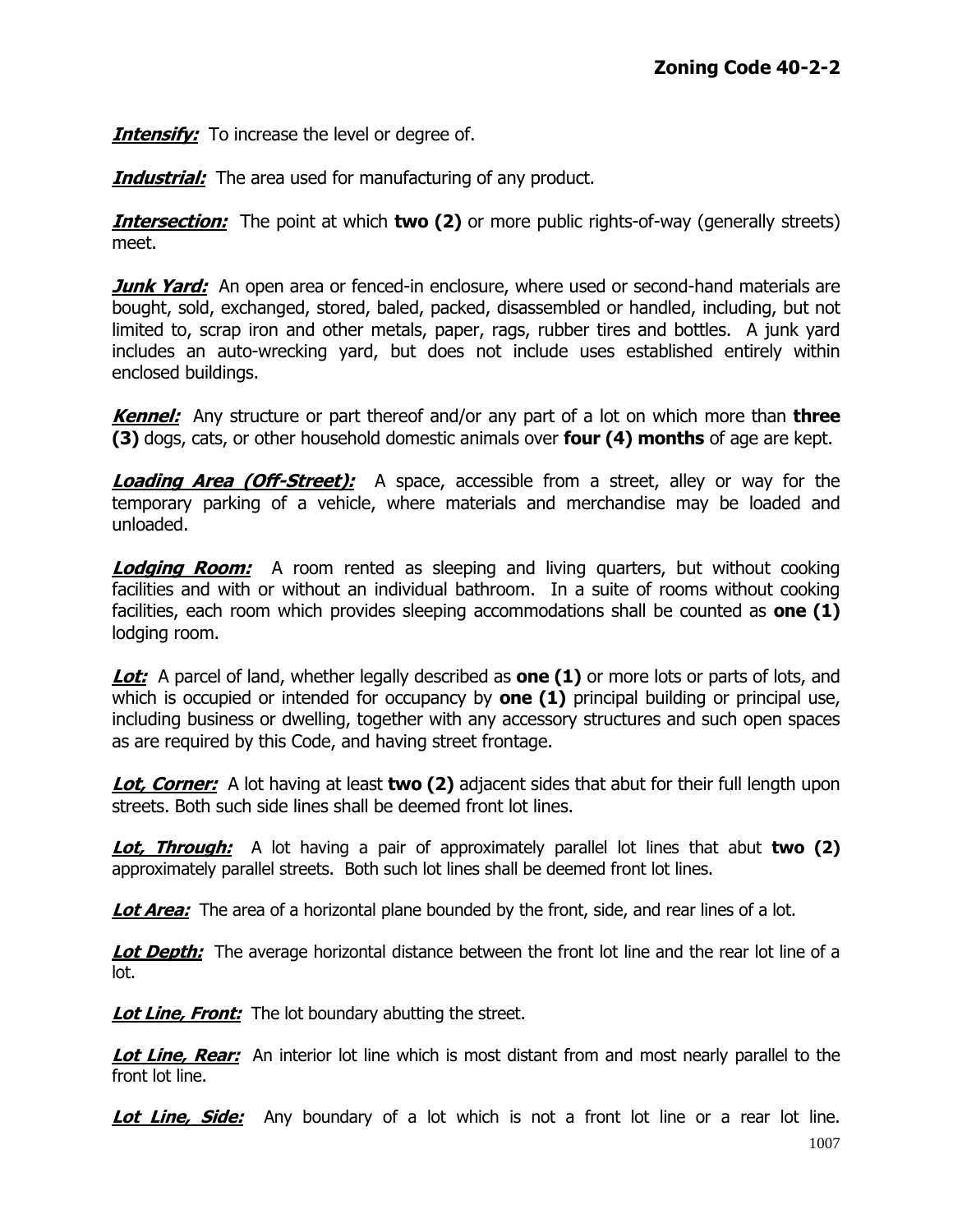**Lot Size Requirements:** Refers to the lot area, width, and depth requirements of the applicable district.

**Lot Width:** The mean horizontal width of a lot measured at right angles to the side lot lines, usually at the established building line.

**Maintenance:** The routine upkeep of a structure, premises, or equipment, including the replacement or modification of structural components to the extent necessary to keep the structure in sound condition.

**Manufactured Housing:** A partially constructed, factory-fabricated dwelling that is substantially assembled on site utilizing pre-manufactured components and having at a minimum the following specifications: masonry or concrete foundation, or basement of a permanent nature; residential siding; residential roof with a minimum nominal roof pitch of 5/12; minimum **nine hundred sixty (960) square feet** of living space exclusive of garages, porches or attachments; minimum **six (6) inch** eave overhang including guttering where applicable; interior drywall; drain lines stubbed through the floor; and for multi-section units, the length shall not exceed **four (4) times** the width. All manufactured housing must bear the State of Illinois Modular seal and shall become real property and be taxed as such after location upon its lot. The term **"manufactured housing"** specifically excludes any structure defined herein as a **"mobile home"** or **"immobilized mobile home"** and any sectional home with a separate Secretary of State title and sold with sales tax charged to the purchaser. **(Revised 12-03-01)**

**Mobile Home:** A manufactured structure designed for permanent habitation and so constructed as to permit its transport on wheels, temporarily or permanently attached to its frame, from the place of its construction to the location or subsequent location at which it is intended to be located as a permanent habitation and designed to permit the occupancy thereof as a dwelling place for **one (1) family**. A mobile home should not be confused with a camping trailer (or recreational vehicle) which are not mobile homes within this definition. **(Revised 12-03-01)**

**Mobile Home Park:** A parcel not less than **one (1) acre** in area in single ownership/control, developed with facilities for accommodating occupied mobile homes.

**Nonconforming:** As applied to a lot, structure, or use, **"nonconforming"** means:

- (A) lawfully existing on the effective date of this Code, but
- (B) not in compliance with the applicable provisions thereof.

**Nuisance:** Any thing, condition, or conduct that endangers health, or unreasonably offends the senses, or obstructs the free use and comfortable enjoyment of property, or essentially interferes with the comfortable enjoyment of life.

**Nursing Home:** A building used as a medical care facility for persons who need long-term nursing care and medical service, but do not require intensive hospital care.

**Office:** Any building or portion thereof in which the business (usually clerical and administrative affairs) of a commercial/service enterprise or professional person is transacted.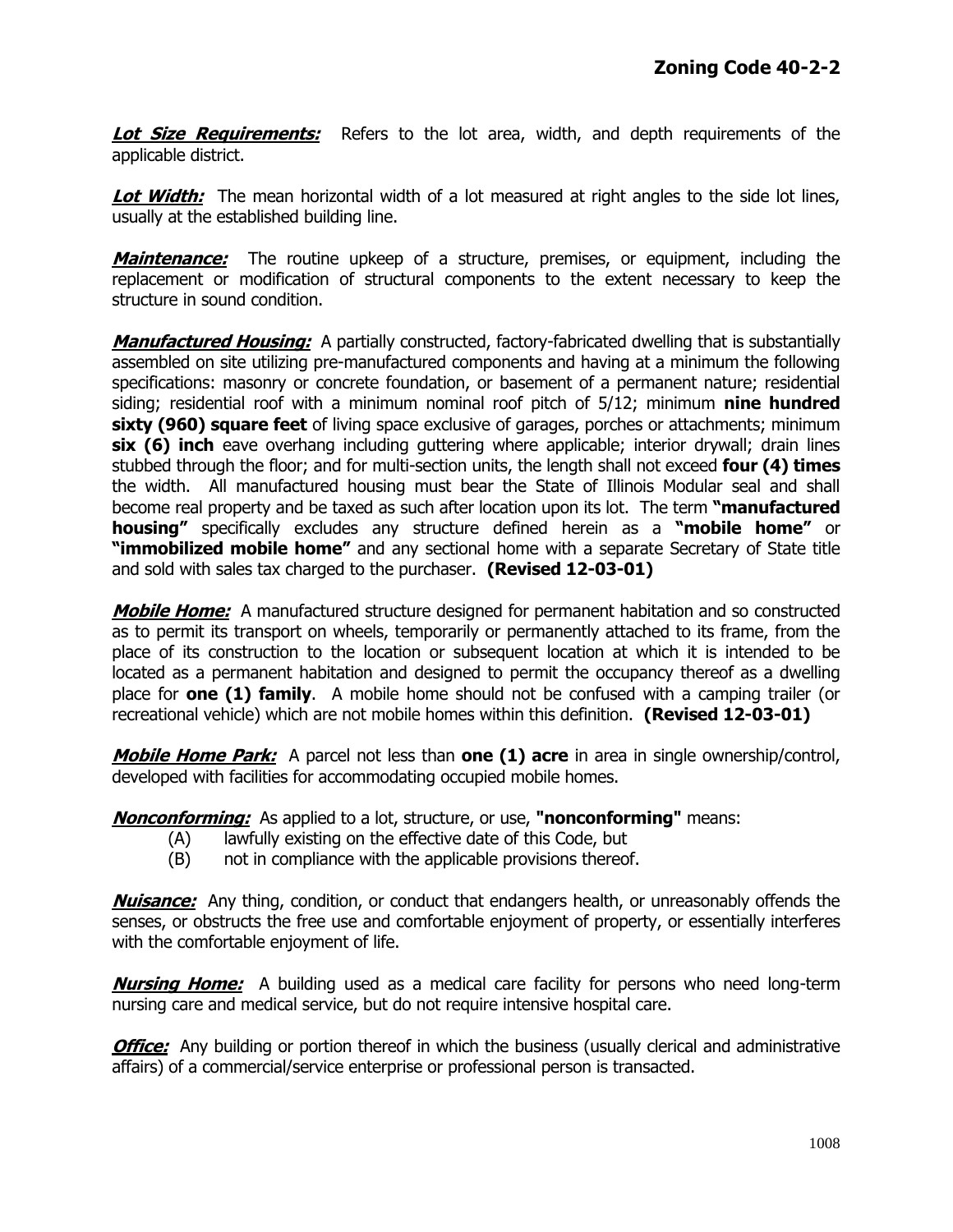**Parking Area/Lot, Off-Street:** An area at least **twenty (20) feet** long and **ten (10) feet** wide within an off-street parking area or garage, used for the storage of **one (1)** passenger motor vehicle.

**Permitted Use:** Any use which is or may be lawfully established in a particular district(s), provided it conforms with all the requirements applicable to said district(s).

**Person:** Any individual, firm, association, organization, or corporate body.

**Premises:** A lot and all the structures and uses thereon.

**Principal Building/Structure/Use:** The main structure erected on or the main use occupying a lot, as distinguished from an accessory (subordinate) structure or use.

#### **Property Line:** See **"Lot Line"**.

**Reconstruct:** As applied to nonconforming structures, **"reconstruct"** means to rebuild after partial or total destruction.

**Relocate:** To move to another portion of a lot or to a different lot.

**Repair:** To restore to sound condition, but not to reconstruct.

**Residence:** A **"dwelling"** as herein defined, but not including a **"mobile home"** as herein defined, or an **"immobilized mobile home"** as herein defined, but not excluding **"manufactured housing"** as herein defined. **(Ord. No. 94-01; 02-07-94)**

**Restrictive:** Tending to keep within prescribed limits.

**Retail:** Refers to the sale of goods and services directly to the consumer rather than to another business.

**Right-of-Way, Public**: A strip of land which the owner/subdivider has dedicated to the Village or other unit of government for streets and alleys.

**Screening:** Trees, shrubs, walls, solid fences, etc. used as a means of view and noise control.

**Service Use/Establishment:** Any use or establishment where services are provided for remuneration either to individuals or to other firms.

**Setback:** The minimum horizontal distance between a street line and;

(A) The nearest wall of a building or side of a structure facing such street line, or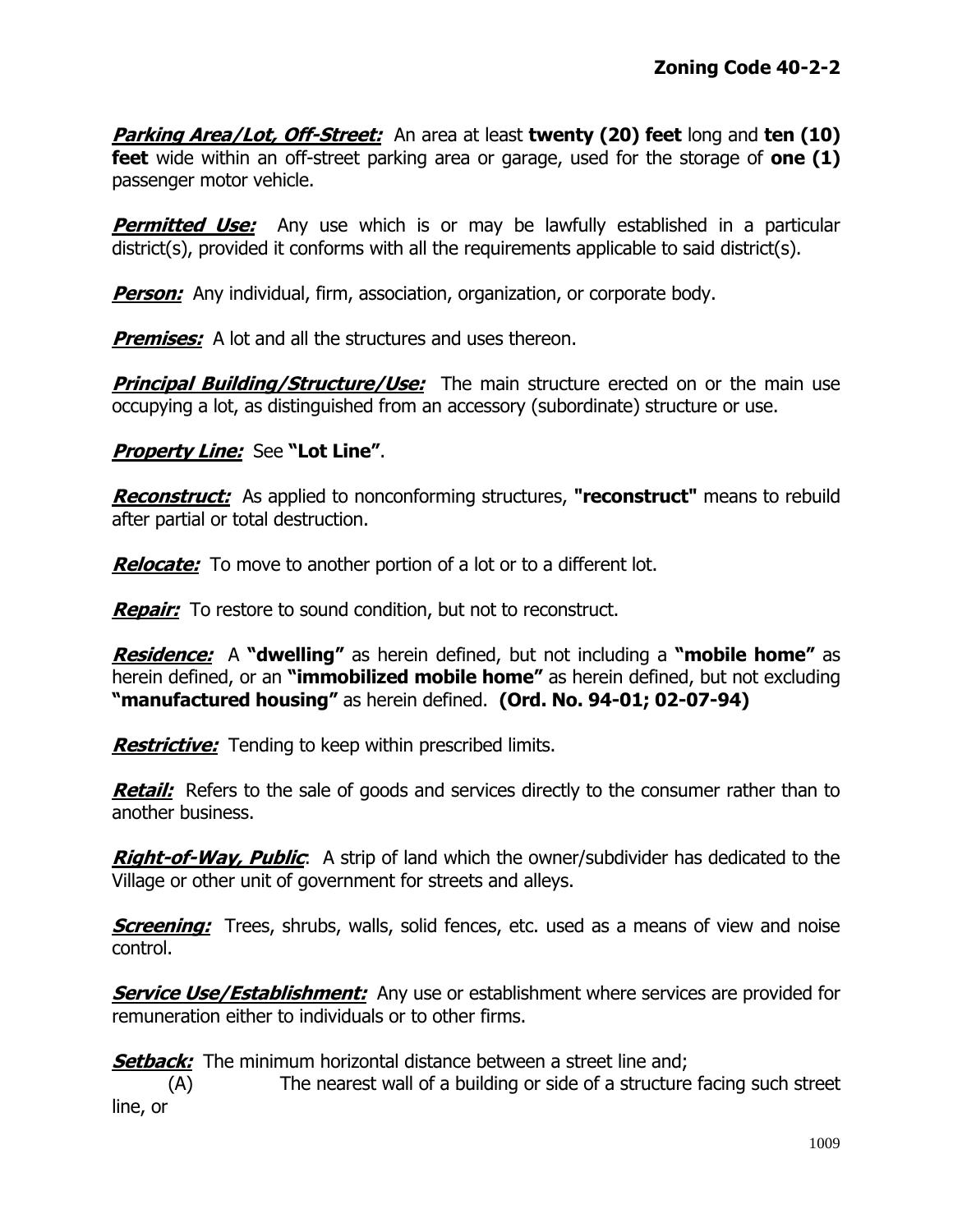(B) The edge of the area of operation of a principal use involving no building or structure.

**Sign:** Any object, device, display, or structure or part thereof used to advertise, identify, display, or attract attention to any object, person, institution, organization, business, product, service, or event by any means including words, letters, figures, designs, symbols, fixtures, colors, or illumination.

**Sign, Freestanding:** Any sign supported by **one (1)** or more uprights, poles, or braces placed in or upon the ground in a permanent manner.

**Skirting:** The covering affixed to the bottom of the exterior of a mobile home to conceal the underside thereof.

**Special Use:** A use that has unusual operational, physical, or other characteristics which distinguish it from the permitted uses of a district, but which can be made compatible with the intended overall development within a district. Special uses commonly must meet special standards not necessarily applicable to permitted uses in the district, and are allowed only by permit.

**Special Use Permit:** A permit issued in accordance with the provisions of this Code to regulate development/operation of a special use.

**Stop Order:** A type of corrective action order used by the Administrator to halt work in progress that is in violation of this Code.

**Street:** A public way for motor vehicle travel. The term **"street"** includes a highway, thoroughfare, parkway, through way, road, pike, avenue, boulevard, lane, place, drive, court, and similar designations, but excludes an alley or a way for pedestrian use only.

**Stringent:** Binding, exacting.

**Structure:** Anything constructed or erected on the ground, or attached to something having fixed location on the ground. All buildings are structures, but not all structures are buildings.

**Topography:** The relief features or surface configuration of an area.

**Travel Trailer:** A mobile structure designed for temporary occupancy.

**Travel Trailer Park:** A lot developed with facilities for accommodating temporarily occupied travel trailers.

**Use:** The purpose or activity for which land or a structure thereon is designed, arranged, intended, occupied, or maintained.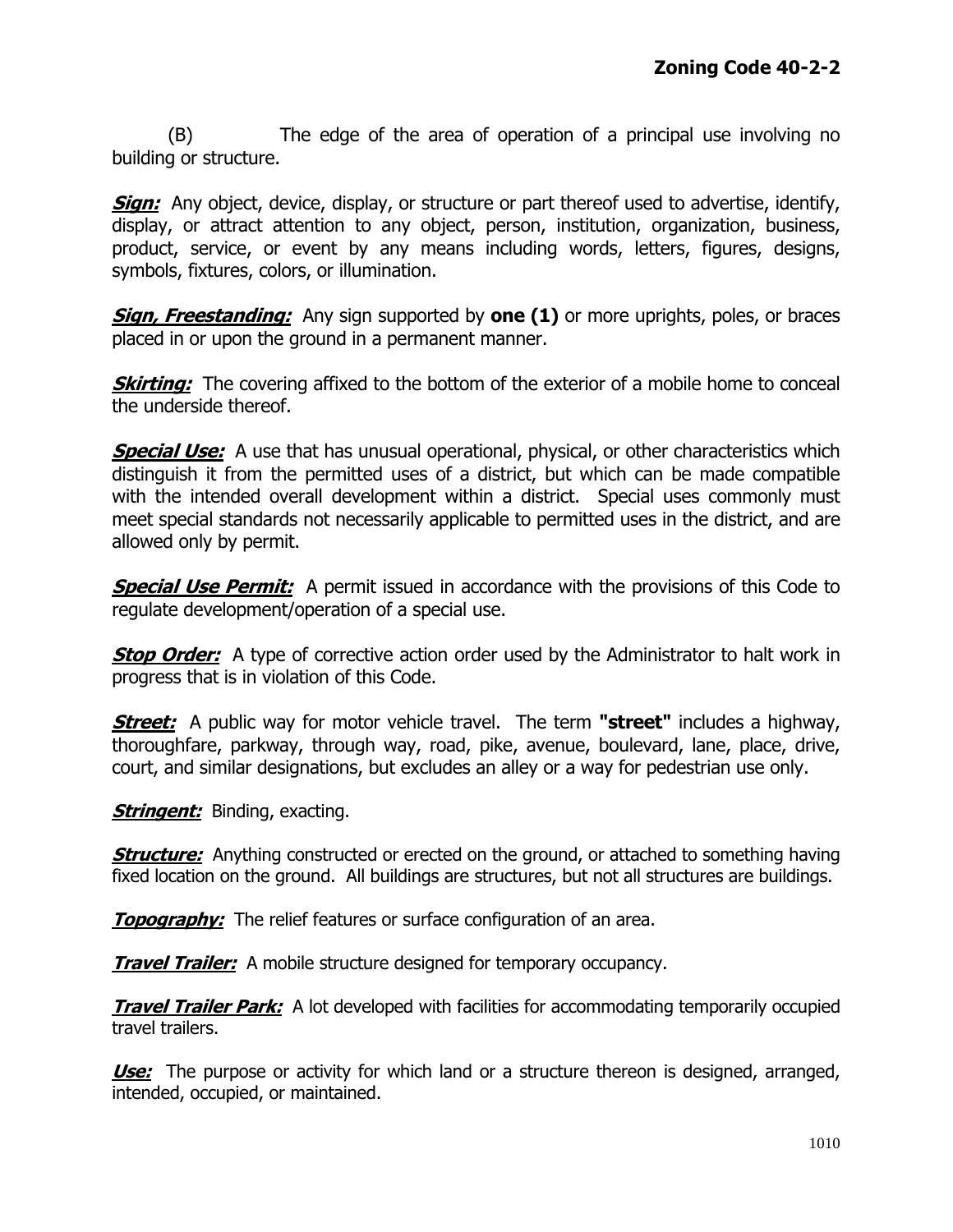**Use Variance:** A type of amendment (not variance) that allows a use in a district where the use would not be allowed under existing provisions of this Code.

**Utility Substation:** A secondary utility facility such as an electrical substation, gas regulator station, telephone exchange facility, sewage treatment plant, etc.

**Variance:** A relaxation of the strict application of the lot size, setbacks, or other bulk requirements applicable to a particular lot or structure.

**Village:** The territory or local government of the Village of Dawson, Illinois.

**Wholesale:** Refers to the sale of goods or services by one business to another business.

**Yard:** Open space that is unobstructed except as specifically permitted in this Code and that is located on the same lot as the principal building.

**Yard, Front:** A yard which is bounded by the side lot lines, front lot line and the building line.

**Yard, Rear:** A yard which is bounded by side lot lines, rear lot lines, and the rear yard line.

**Yard, Side:** A yard which is bounded by the rear yard line, front yard line, side yard line, and side lot line.

**Yard Line:** A line in a lot that is parallel to the lot line along which the yard in question extends and which is not nearer to such lot at any point than the required depth or width of the yard.

**Zoning Map:** The map(s) and any amendments thereto designating zoning districts, and incorporated into this Code by reference.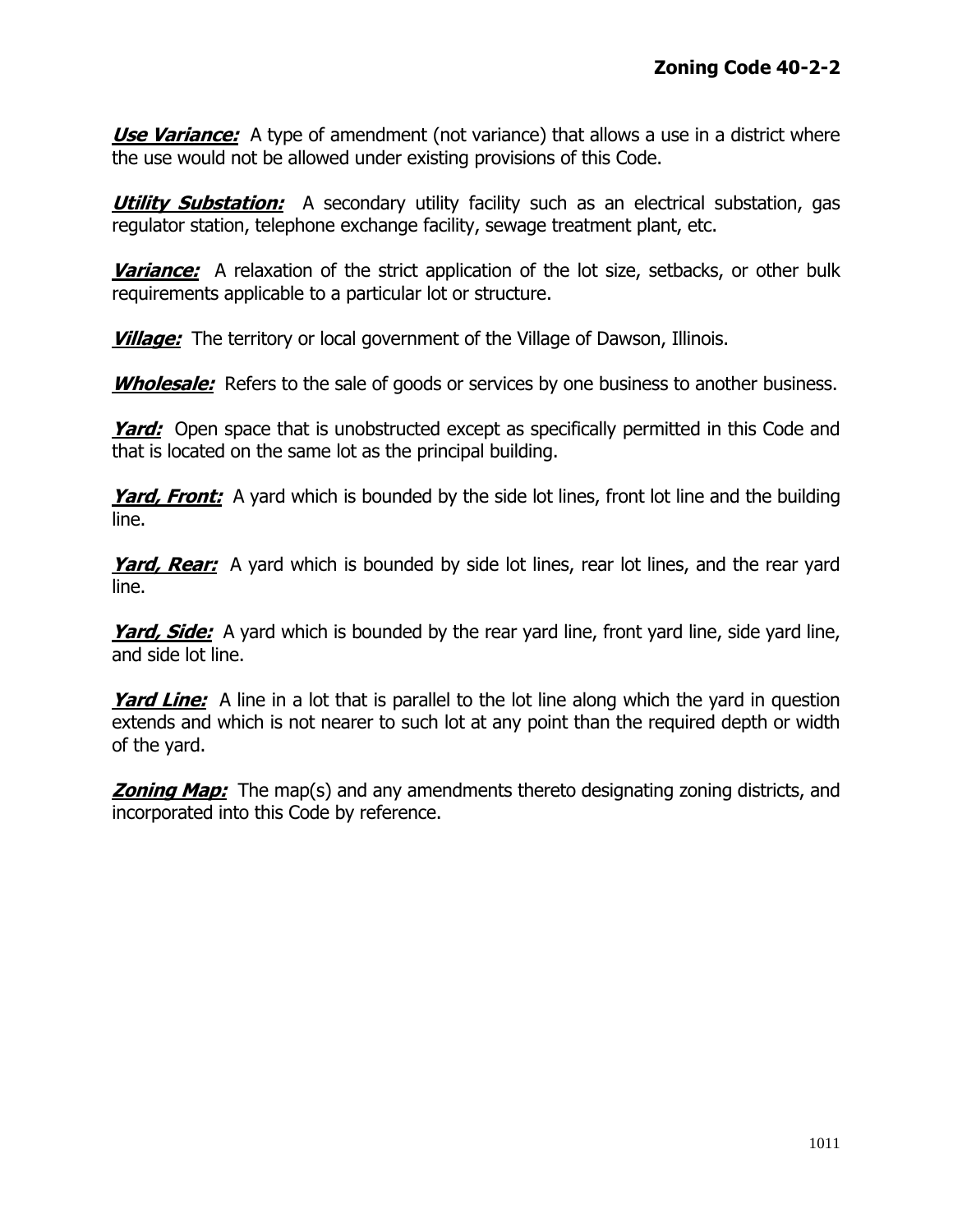## **ARTICLE III – GENERAL ZONING REGULATIONS**

**40-3-1 DISTRICTS.** In order to carry out the provisions and purposes of this Code, all land lying within the corporate limits of the Village is hereby divided into the following districts with the following corresponding permitted uses:

| <u>ZONING DISTRICT</u> | <b>PERMITTED USES</b>                                                                                                                                                                                                                           |
|------------------------|-------------------------------------------------------------------------------------------------------------------------------------------------------------------------------------------------------------------------------------------------|
| A                      | Agriculture and uses incident and necessary for<br>agriculture.                                                                                                                                                                                 |
| $R-1$                  | Single-Family Residence and uses incident and<br>supportive thereof, i.e., churches, schools, parks,<br>athletic fields.                                                                                                                        |
| $R-2$                  | Uses permitted in the R-1 District and Two-Family<br>Residence.                                                                                                                                                                                 |
| $R-3$                  | Uses permitted in the R-2 District; and Multiple Family,<br>attached dwelling units.                                                                                                                                                            |
| $R - 4$                | Mobile Homes and Mobile Home Parks and uses<br>permitted in the R-2 District.                                                                                                                                                                   |
| $R-5$                  | Permanent, Single-Family Dwelling Unit, excluding<br>mobile homes, immobilized mobile home parks, but<br>including manufactured housing as defined in this Code<br>and used for single-family dwelling purposes. (Ord.<br>No. 94-01; 0-2-07-94) |
| B                      | Business and accessory uses but not including the<br>keeping or propagation of pigeons, poultry, livestock $-$<br>whether or not for profit.                                                                                                    |
| I                      | Industrial.                                                                                                                                                                                                                                     |
| P                      | Public and Community Uses.                                                                                                                                                                                                                      |
|                        |                                                                                                                                                                                                                                                 |

**40-3-2 ZONING MAP AND DISTRICT BOUNDARIES.** The boundaries of the listed zoning districts are hereby established as shown on the Village's official zoning map. Said official map, including all notations and other information thereon, is hereby made a part of this Code by reference. The official zoning map shall be kept on file in the office of the Village Clerk.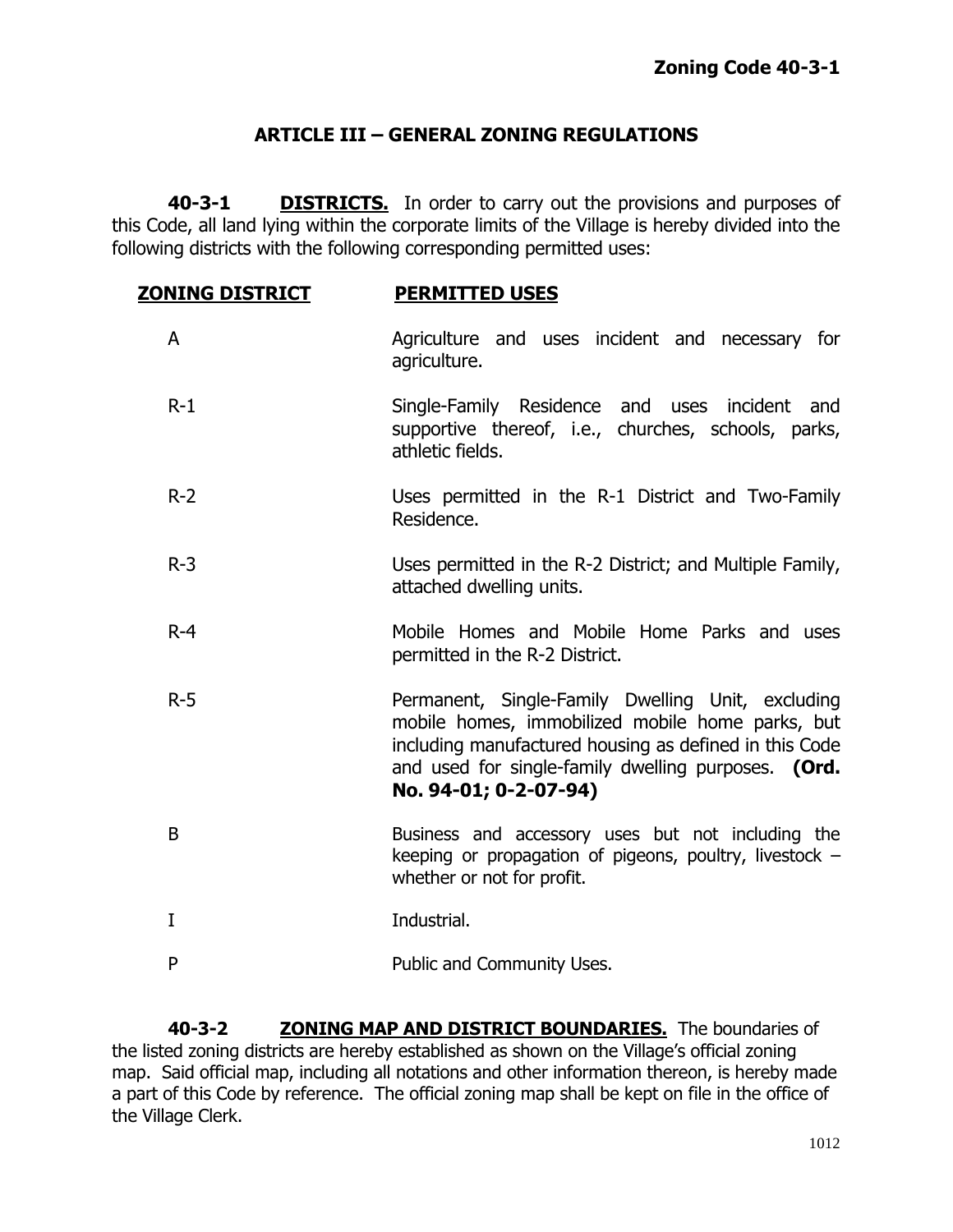**40-3-3 ANNUAL PUBLICATION.** In accordance with State Law **(65 ILCS Sec. 5/11-13-19)**, the Board of Trustees shall publish the Village zoning map not later than **March 31st** of each year if there have been any changes in zoning regulations or district boundaries during the preceding calendar year.

**40-3-4 DETERMINING TERRITORY OF DISTRICTS WITH PRECISION.** In determining with precision what territory is actually included within any zoning district, the Board of Trustees shall apply the following rules:

(A) Where a district boundary as indicated on the zoning map approximately follows any of the features listed below on the left, the corresponding feature on the right shall be deemed the district boundary:

- (1) Center line of any street,
	- alley or highway Such centerline.
- (2) Lot line Such lot line.
- 
- 
- (5) Section lines, quarter section lines, quarter-quarter section lines, survey lines Such lines.

(3) Railroad tracks Right-of-way line of such track. (4) Stream Center of such stream.

(B) Whenever any street, alley or other public way is legally vacated, the zoning districts adjoining each side of such vacated public way shall automatically extend to the center of such way, and all territory included in the vacated way shall thereafter be subject to all regulations of the extended districts.

**40-3-5 ANNEXED TERRITORY.** Upon the effective date of this Code, whenever any territory is annexed to the Village, the Board of Trustees shall determine its district classification at the time of annexation.

**40-3-6 GENERAL PROHIBITIONS.** Hereafter, within the zoning jurisdiction of the Village of Dawson, it shall be unlawful to:

(A) erect, use, occupy, enlarge, alter, relocate, or reconstruct any structure or part thereof;

(B) to create any lot; or

(C) to use, occupy, or develop any lot or part thereof, except in conformity with the provisions of this Code.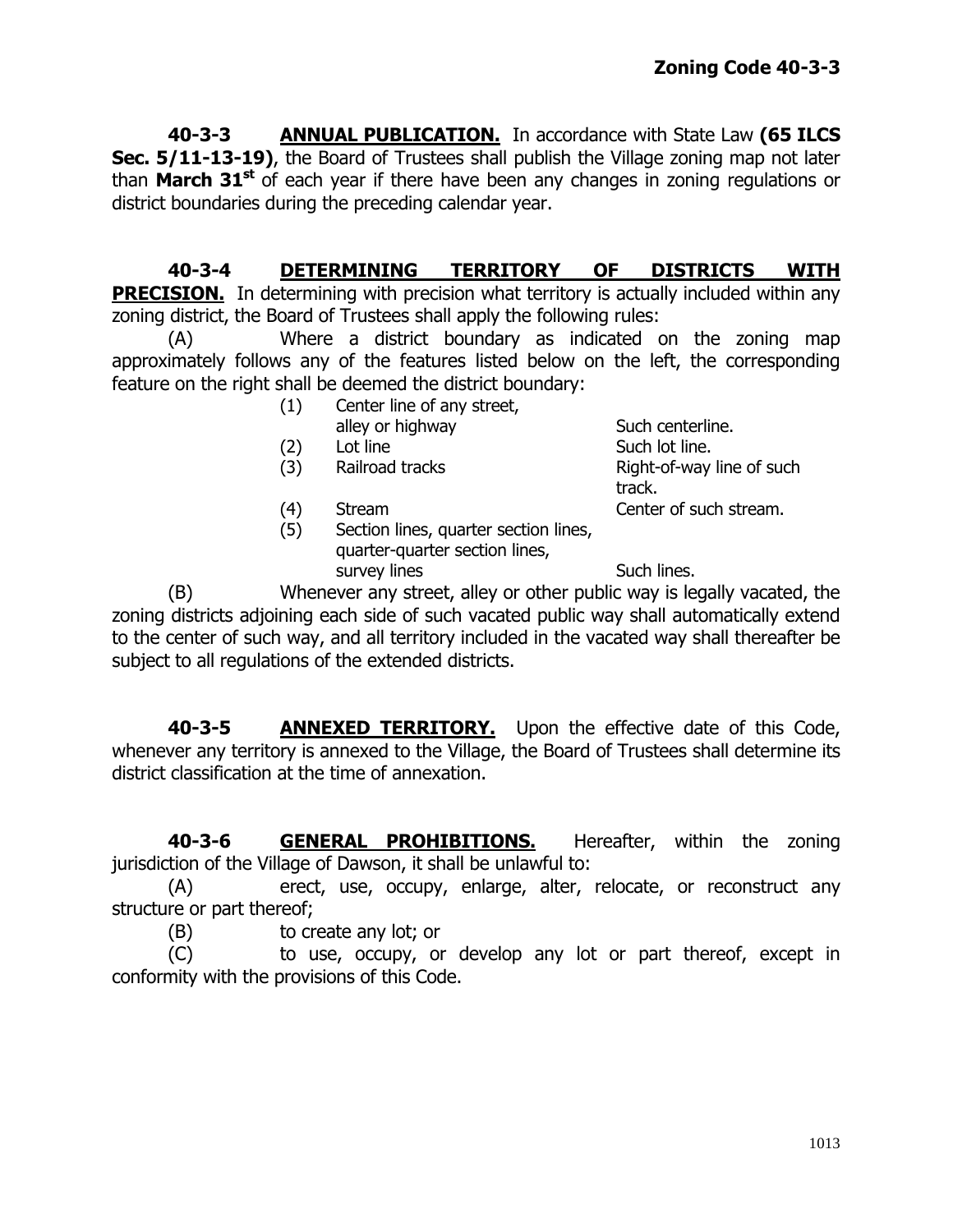**40-3-7 UNLISTED USES PROHIBITED.** Whenever any use is not specifically listed as permitted or special within a particular zoning district, the use shall be deemed prohibited in that district. However, if the Board of Trustees, following consultation with the Administrator and the Board of Appeals, finds that the unlisted use is similar to and compatible with the listed uses, they may allow such use by amending this Code in accordance with **Section 40-9-21**. The Board of Trustees' decision shall become a permanent public record, and any unlisted use that they approve shall thereafter have the same status as listed uses.

**40-3-8 MEETING MINIMUM REQUIREMENTS.** Except as specifically provided otherwise elsewhere in this Code, every lot must meet the minimum area, minimum dimensions, and minimum setbacks requirements of the district in which it is located independently; that is, without counting any portion of an abutting lot.

**40-3-9 ACCESS REQUIRED.** No building shall be erected on any lot unless such lot abuts, or has permanent easement of access to, a public or a private street.

**40-3-10 FRONT SETBACKS - CORNER/THROUGH LOTS.** Every lot with multiple frontages (such as corner or through lots) shall meet the front setback requirements of the district in which it is located on every side having frontage.

**40-3-11 INTRUSIONS INTO YARDS.** To the extent indicated below, the following features of principal buildings may intrude into required yards without thereby violating the minimum setback requirements:

## **FEATURES MAXIMUM INTRUSIONS**

(A) Cornices, chimneys, planters or similar architectural features Two (2) feet. (B) Fire escapes Four (4) feet. (C) Patios No limit. (D) Porches, if unenclosed and at ground level Six (6) feet. (E) Balconies Four (4) feet. (F) Canopies, roof overhangs Four (4) feet.

## **40-3-12 EXCEPTIONS TO HEIGHT LIMITS.**

(A) **Necessary Appurtenances.** Chimneys, church spires, parapet walls, cooling towers, elevator bulkheads, fire towers, antennas, and other necessary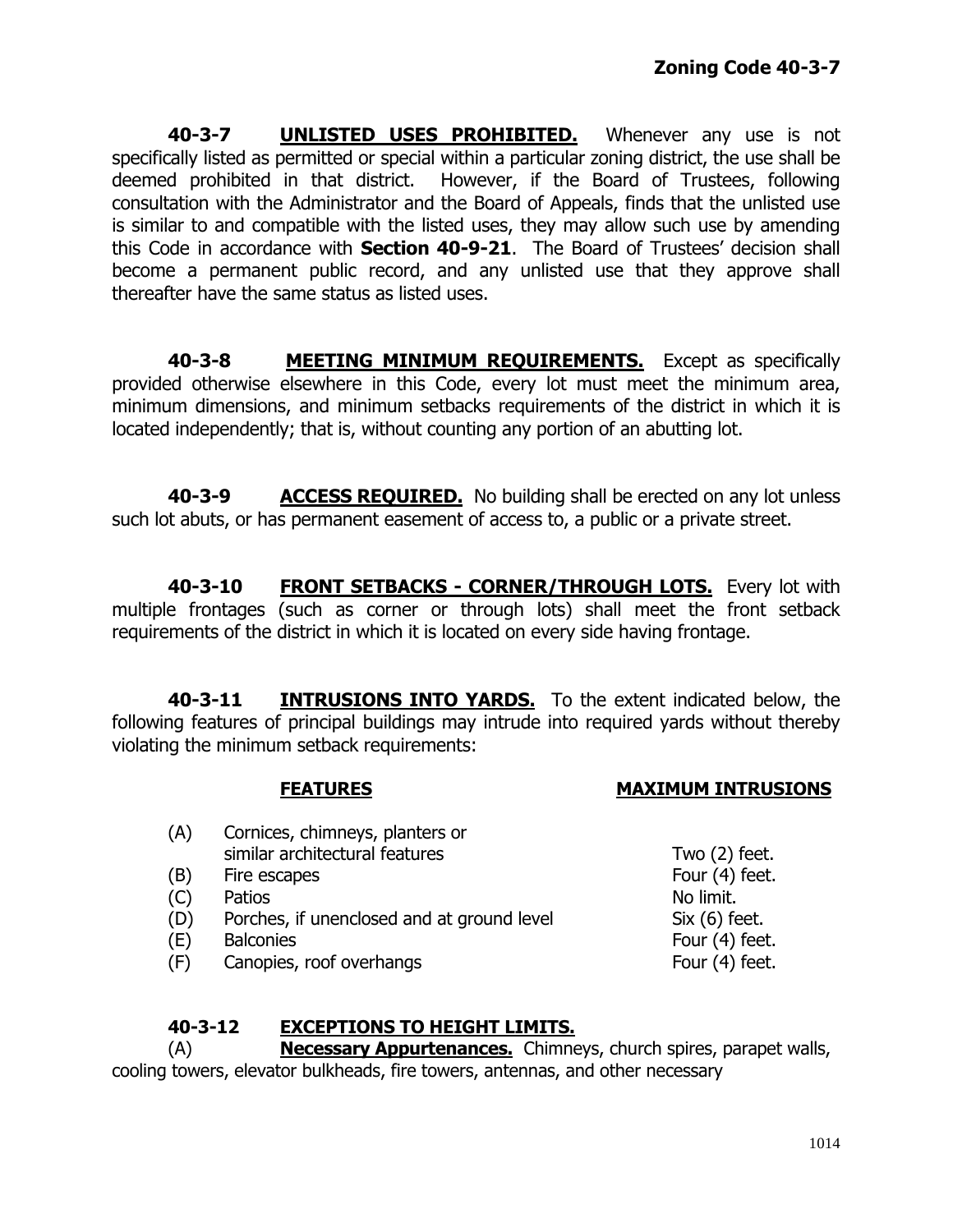appurtenances commonly constructed above the roof line shall be permitted to exceed the maximum height limitations for the district in which they are located.

(B) **Intersections.** On corner lots, in the triangular portion of land bounded by the street lines of such corner lots and a line joining the **two (2) points** each of which is on **one (1) street** line and **thirty (30) feet** from the point of intersection, no obstruction, whether natural or man-made, shall intrude into the air space that is between **two (2)** and **ten (10) feet** above the level of the adjacent street.

**40-3-13 SEWERS, SEPTIC TANKS.** In all districts, property owners of all buildings and places where people live, work, or assemble shall provide for the sanitary disposal of all sewage in accordance with the following requirements:

(A) Whenever the public sanitary sewerage system is reasonably available, all sewage shall be discharged into such system, whether or not a private sewerage system already exists or is more convenient.

(B) Whenever the public sewerage system is not reasonably available, a private sewerage system shall be installed and used. All private sewerage systems shall be installed and used. All private sewerage systems shall be designed, constructed, operated, and maintained in conformity with the following requirements:

- (1) Illinois Private Sewage Disposal Licensing Act, **(Ill. Comp. Stat., Ch. 225; Sec. 225/1 through 225/23)** as amended from time to time; and
- (2) Illinois Private Sewage Disposal Code No. 4.002, promulgated by the Director of the **Illinois Department of Public Health**, as amended from time to time; and
- (3) Pertinent, current regulations issued by the **Illinois Environmental Protection Agency**.

The Administrator shall not issue any initial certificate of zoning compliance unless he is satisfied that these requirements will be met.

**40-3-14 ACCESSORY USES.** Any accessory use shall be deemed permitted in a particular zoning district if such use:

(A) meets the definitions of "accessory use" found in **Section 40-2-2**;

(B) is accessory to a principal structure or use that is allowed in a particular zoning district as permitted or special use; and

(C) is in compliance with restrictions set forth in **Section 40-3-15**.

If an accessory structure is attached to a principal structure, it shall be considered part of such structure.

# **40-3-15 ACCESSORY USE RESTRICTIONS.**

(A) Only **one (1)** accessory use shall be situated on any lot located in the R-1 District; not more than **two (2)** accessory uses shall be situated on any lot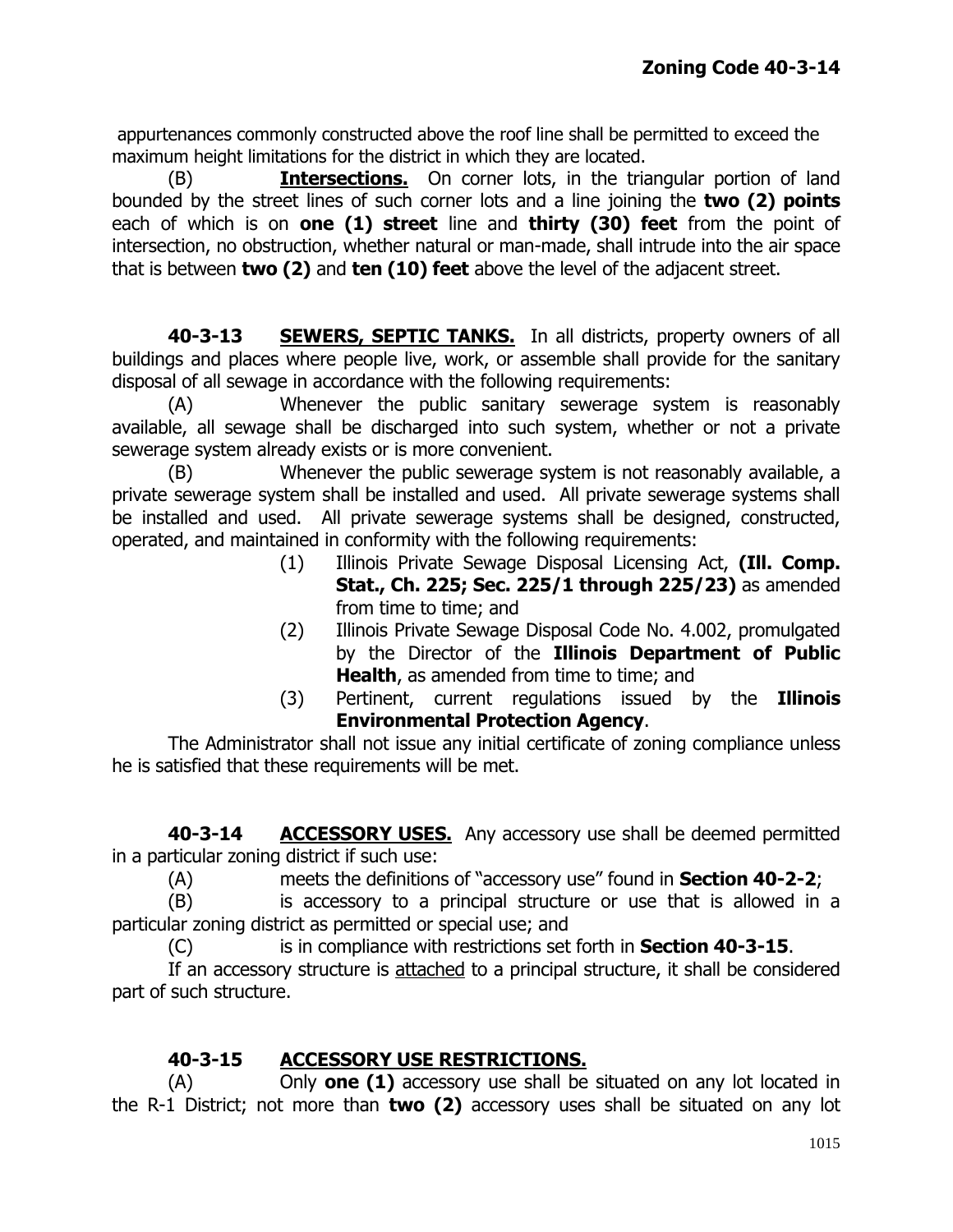located in the R-2 District. Provided, that these limits shall not apply to accessory agricultural structures.

(B) No accessory use in any zoning district shall:

- (1) be used as a dwelling;
- (2) be located closer than **five (5) feet** to any side or rear lot line;
- (3) be higher than **fifteen (15) feet**—provided, that there shall be no height limit on accessory agricultural structures;
- (4) be located in any front yard; or
- (5) cover more than **twenty percent (20%)** of any required rear yard.

## **40-3-16 SIGN REGULATIONS.**

## (A) **All Signs.**

- (1) **Illumination.** Any sign in the Village may be lighted, provided that:
	- (a) the light source is shaded, shielded, or directed so as to avoid the creation or continuation of any nuisance or traffic hazard; and
	- (b) only steady (not blinking/flashing) illumination is permitted.
- (2) **Proper Maintenance.** Every sign shall be maintained in a neat and attractive condition by its owner. The sign supports shall be kept painted/treated to prevent rust or deterioration.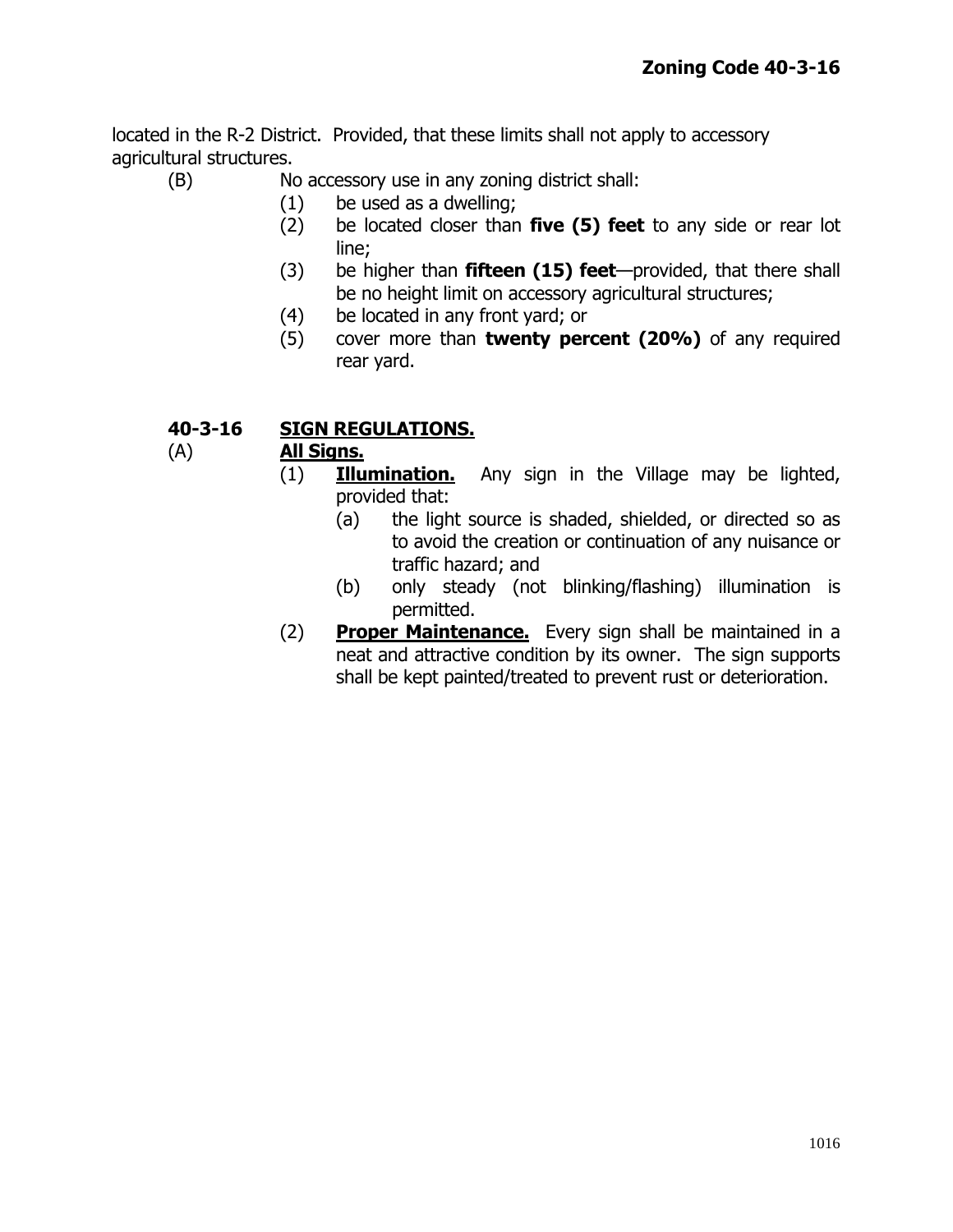## **ARTICLE IV**

#### **ZONING DISTRICT REGULATIONS**

**40-4-1 SCHEDULE OF DISTRICT REGLATIONS.** District regulations shall be as set forth in the Schedule of District Regulations, attached to and hereby made a part of this Article and of this Code.

**40-4-2 SUPPLEMENTARY REGULATIONS.** In addition to the requirements listed in the Schedule of District Regulations, the following supplementary regulations shall also apply to said districts:

(A) **A – Agriculture.** This classification shall permit any agriculture use which includes the growing of crops or animals, the storage of grains and preparation of feeds for such uses. One single-family dwelling may be built for the owner and one single-family dwelling for each employee for each agriculture unit. Buildings for animals, equipment storage and grain storage shall be limited only to the amount required for each agriculture unit. All land lying outside the corporate limits is hereby designated as  $A -$ Agriculture.

(B) **B – Business.** Commercial enterprises other than residential, trailer park, industrial and public uses, are included in the business district.

(C) **R – Residential.** Occupation of premises for residence use shall include districts for single family, duplex, multi-family, mobile homes and immobilized mobile homes, and exclusively, single-family, and shall be subject to the following regulations:

- (1) No lot in a residential district shall be used except for residential purposes. No building shall be erected, altered, placed or permitted to remain on any lot other than one detached singlefamily or duplex dwelling and private garage, except multi-family or apartment buildings, and a utility building; a permit shall be obtained through the Village Board of Trustees.
- (2) No new single-family residence or dwelling shall be constructed or placed on any lot, with a living area of less than **nine hundred sixty (960) square feet**.
- (3) No newly constructed building, or any part thereof, shall be located on any lot nearer than **twenty-five (25) feet** from the front lot line, unless adjoining properties are closer than **twenty-five (25) feet**, and then no closer than the adjoining properties, and no building, or any part thereof, shall be located less than **five (5) feet** from an interior lot line.
- (4) All newly constructed dwellings and indoor toilets shall have sanitary facilities.
- (5) No outdoor privies, privy vault, or toilets shall be erected.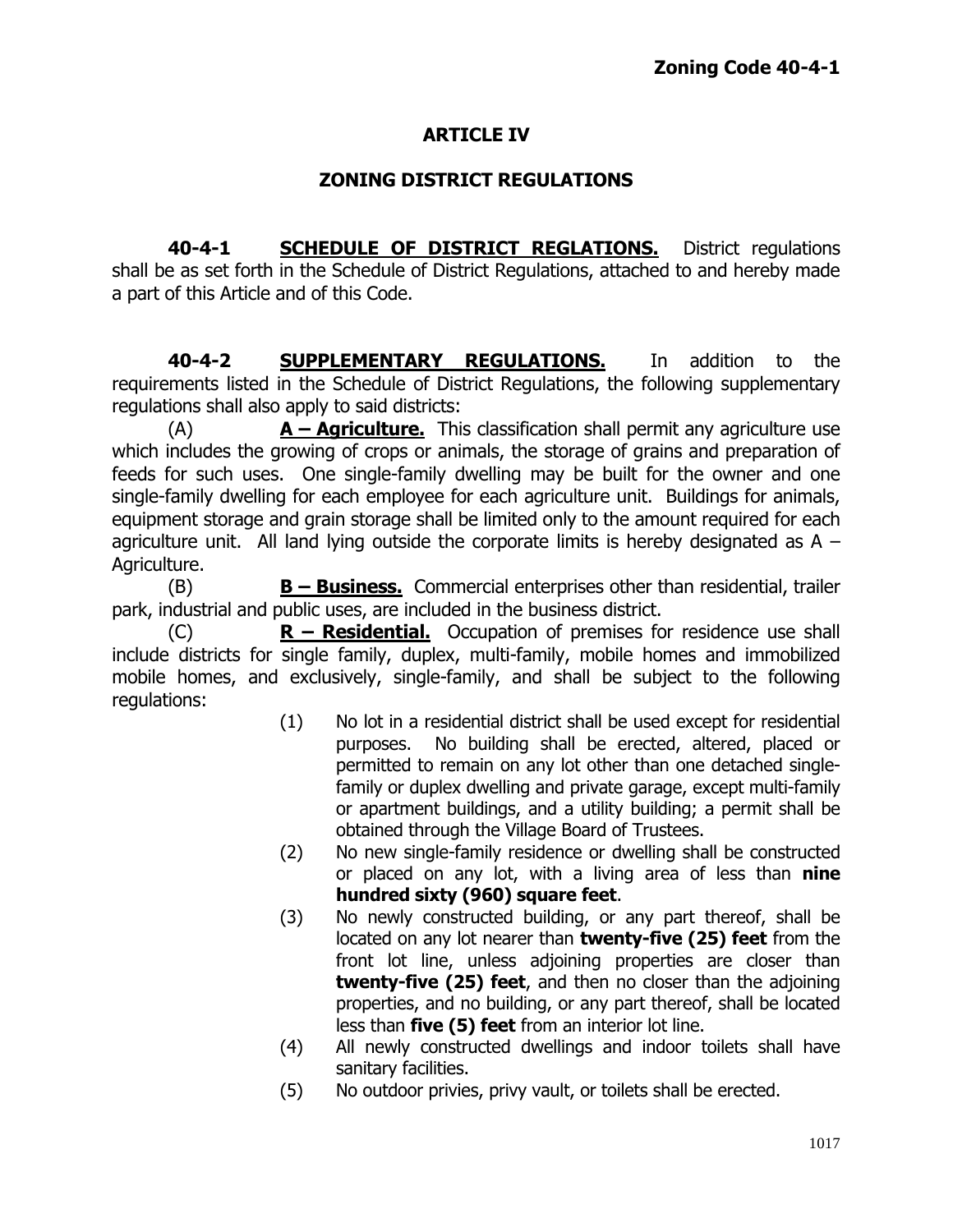- (6) No noxious or offensive activity shall be carried upon any lot, nor shall anything be done thereon which may be or may become an annoyance or nuisance to the neighborhood.
- (7) No lot shall be used or maintained as a dumping ground or rubbish, trash, garbage, or other waste and no such debris/ materials shall be kept except in appropriate waste receptacles. All incinerators or other equipment for the storage or disposal of such materials shall be kept in a clean and sanitary condition.
- (8) No structure of a temporary character, basement, tent, shack, garage, barn or other outbuilding shall be used on any lot at anytime as a residence, temporarily for a period in excess of **two (2) years**.
- (9) No new single-family residence or other dwelling shall be constructed or placed on any lot on which there is inadequate drainage. Determinations as to the adequacy of drainage of land shall be made by the Board of Trustees.
- (10) No mobile home, immobilized mobile home nor mobile home park shall be located in R-5 Zoning District.
- (11) Invalidation of any one of these covenants by judgment or Court Order shall in no way effect any of the other provisions which shall remain in full force and effect.
- (12) These covenants are to run with the land and shall be binding on all parties and all persons claiming under them.

(D) **I – Industrial.** Any establishment engaged in production, processing, cleaning, servicing, testing, repair or storage of materials, goods or products.

(E) **P – Public Uses.** Public uses shall be defined under Public Space under **Section 40-1-2 "Definitions"**, and shall be liberally construed to effect betterment of the public interest. Future areas to be used in this matter require the submission of a plot plan. No filing fee will be required.

(F) **Nonconforming Uses.** When the districts established by this Code or amendments that may later be adopted, there exist lots, structure, uses of land and structures, and characteristics of use, which were lawful before this Code was passed or amended, but which would be prohibited, regulated or restricted under the terms of this Code or future amendment. It is in the intent of this Code to permit these nonconformities to continue until they are removed, but not to encourage their survival. It is further the intent of this Code that nonconformities shall not be enlarged upon, expanded or extended, nor be used as grounds for adding other structures or uses prohibited elsewhere in the same district.

Nonconforming uses are declared by this Code to be incompatible with permitted uses in the districts involved. A nonconforming use of a structure, a nonconforming use of land, or a nonconforming use of a structure and a land in combination shall not be extended or enlarged after passage of this Code by attachment on a building or premises of additional signs intended to be seen from off the premises, or by the addition of other uses of a nature which would be prohibited generally in the district, involved.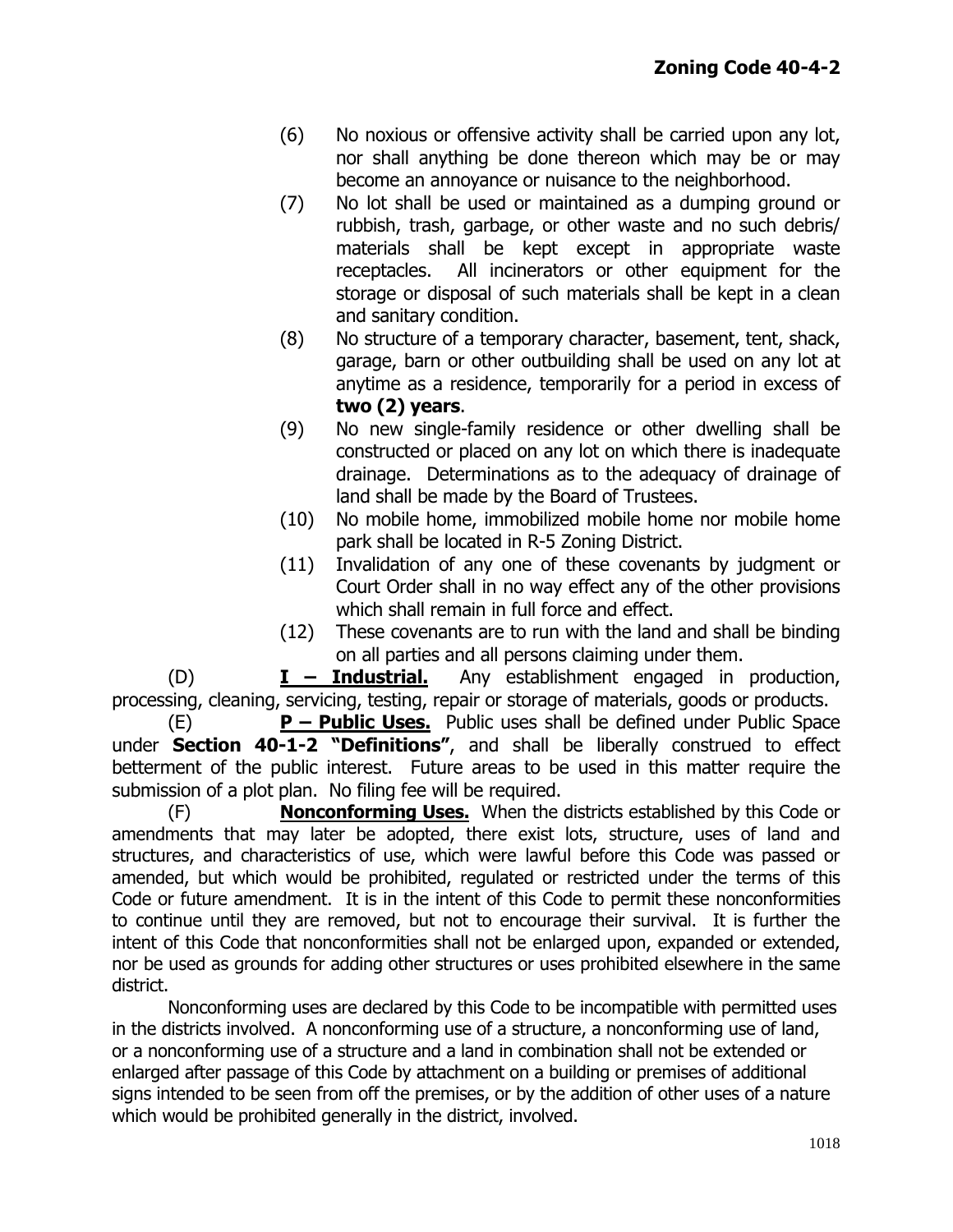To avoid undue hardship, nothing in this Code shall be deemed to require a change in the plans, construction or designated use of any building on which actual construction was lawfully begun prior to the effective date of adoption or amendment of this Code and upon which actual building construction has been carried on diligently. Actual construction is hereby defined to include the placing of construction materials in permanent position and fastened in a permanent manner. Where excavation or demolition or removal of an existing building has been substantially begun preparatory to rebuilding, such excavation or demolition or removal shall be deemed to be actual construction, provided that work shall be carried on diligently.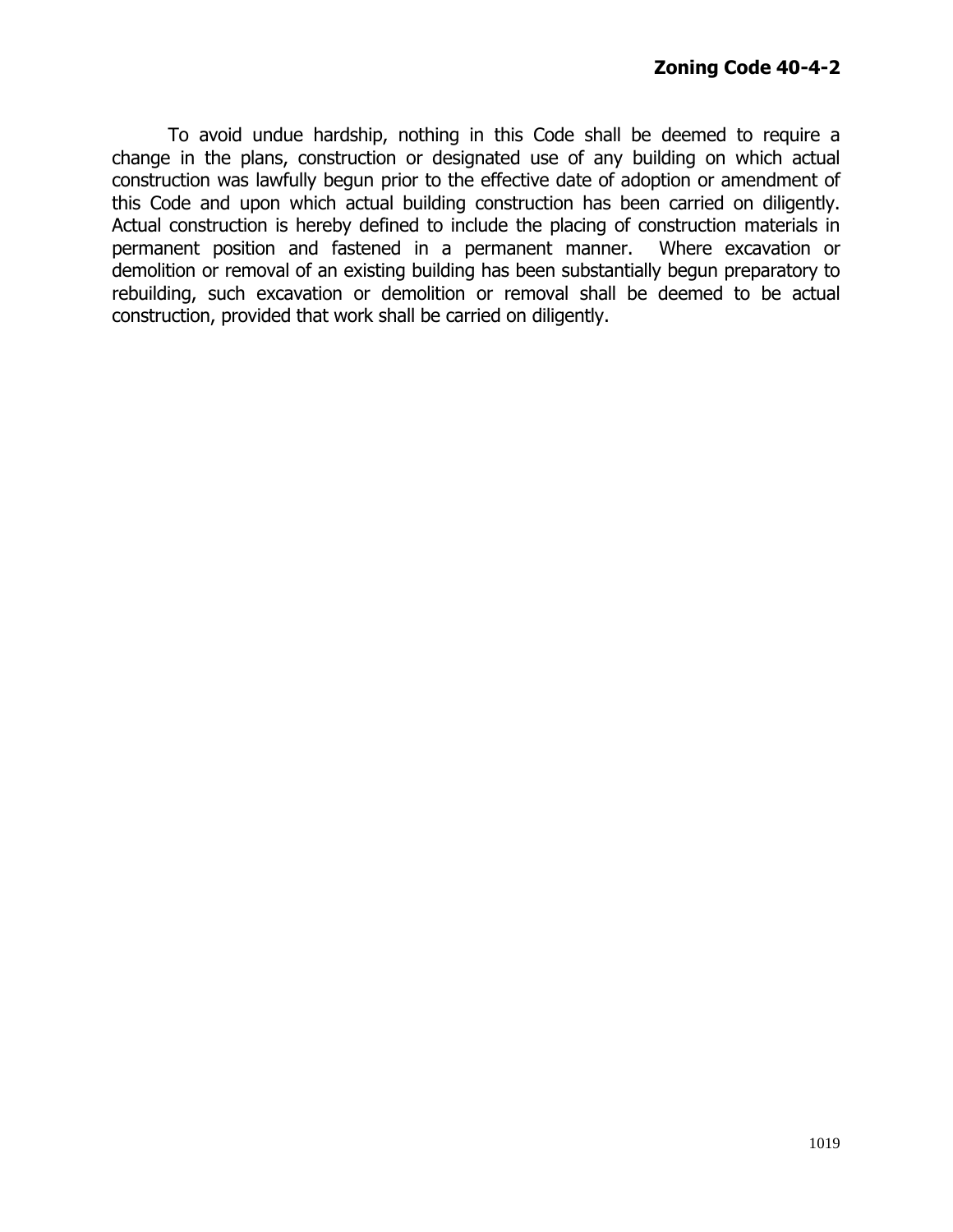# **ARTICLE V**

## **MOBILE HOMES**

**40-5-1 MOBILE HOMES.** Mobile homes on individual lots (as opposed to mobile home parks) shall comply with all of the following supplementary regulations.

**40-5-2 SAME LOT SIZE/SETBACKS/REPLACEMENTS.** No mobile home or immobilized mobile home shall be placed on any individual lot unless the district's minimum lot size and setback requirements are strictly observed. Further, no mobile home or immobilized mobile home shall be located on any lot in replacement of any existing mobile home or immobilized mobile home unless the replacement mobile home or immobilized mobile home is no more than **ten (10) years** old at the time of replacement as is shown on the title to the replacement mobile home or immobilized mobile home.

**40-5-3 ONE PER LOT.** Not more than **one (1) mobile home** shall be placed on any individual lot, nor shall any mobile home be placed on any individual lot whereon another principal building exists.

**40-5-4 STAND.** Every mobile home shall be placed on a stand to provide adequate support therefor. The stand shall extend the length of the supports of the mobile home, and shall consist of either **six (6) inch** thick reinforced concrete runners or a **four (4) inch** thick reinforced concrete slab.

**40-5-5 ANCHORS.** Anchors capable of withstanding a vertical tension force of **four thousand eight hundred (4,800) pounds** shall be installed at the corners of every mobile home stand or as otherwise necessary for protection against high winds. Every mobile home shall be securely tied down to such anchors.

**40-5-6 SKIRTING.** Every mobile home shall be skirted with fire-resistant materials. The skirting shall be equipped with an inspection door at least **twenty-four (24) inches** wide to allow access to the underside of the home.

**40-5-7 H.U.D. REQUIREMENTS.** All mobile homes placed on any individual lot or mobile home parks must be manufactured post 1976 and meet all H.U.D. standards.

**NOTE:All mobile home owners must execute agreement as required by federal emergency management agency prior to the placement of a mobile home in a flood zone as designated by FEMA.**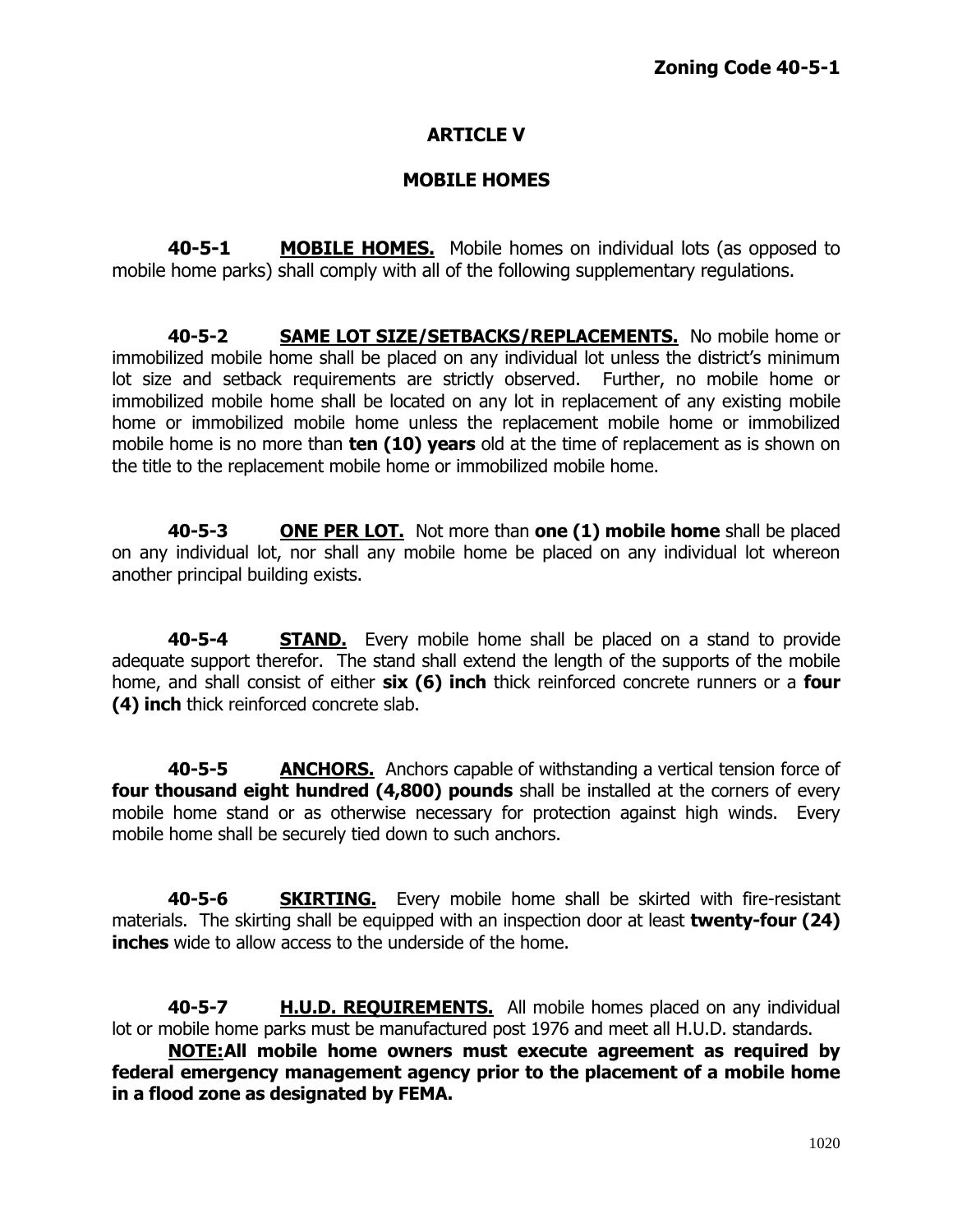**40-5-8 MOBILE HOME PARKS.** After the effective date of this Code, no mobile home park shall be established except in conformity with the requirements of the sections below.

**40-5-9 COMPLIANCE WITH ILLINOIS LAW.** Every mobile home park shall, at a minimum, conform to the requirements of:

(A) • • "An Act to provide for, license, and regulate mobile homes and mobile home parks" (210 ILCS 115/1 et seq.), as amended from time to time; and

(B) The "Rules and Regulations for Mobile Home Parks," Illinois Department of Public Health, Consumer Protection Division, as amended from time to time.

# **40-5-10 MINIMUM LOT AREA, SETBACKS, ETC.**

(A) **Minimum Lot Area.** No mobile home park shall be located on a tract less than **one (1) acre** in area.

(B) **Minimum Dimensions.** No mobile home park shall be developed on any tract that is less than **two hundred (200) feet** in both width and depth.

(C) **Minimum Setbacks.** No mobile home or other structure in any mobile home park shall be situated closer than **twenty-five (25) feet** to any lot line of the park.

(D) **Maximum Height.** No structure in any mobile home park shall be greater than **thirty-five (35) feet** in height.

**40-5-11 SPACING OF MOBILE HOMES.** Mobile homes within any park shall be placed so that no part of any mobile home is closer than:

- (A) **ten (10) feet** to any part street;
- (B) **twenty-five (25) feet** to any lot line of the park; or
- (C) **twenty (20) feet** to any part of any other mobile home or structure.

**40-5-12 MOBILE HOME SPACE IMPROVEMENTS.** Each mobile home space shall be improved in accordance with the following requirements:

(A) **Mobile Home Stand.** Each space shall have a stand to provide adequate support for the placement and tie-down of the mobile home. The stand shall extend the length of the supports of the mobile home, and shall consist of either **six (6) inch** thick reinforced concrete runners or a **four (4) inch** thick reinforced concrete slab.

(B) **Anchors.** No mobile home in a mobile home park shall be immobilized, but anchors capable of withstanding a vertical tension force of **four thousand eight hundred (4,800) pounds** shall be installed at the corners of each stand or as otherwise necessary for protection against high winds. Every mobile home shall be securely tied down to such anchors.

(C) **Off-Street Parking.** Each mobile home space shall have **two (2)** offstreet parking spaces.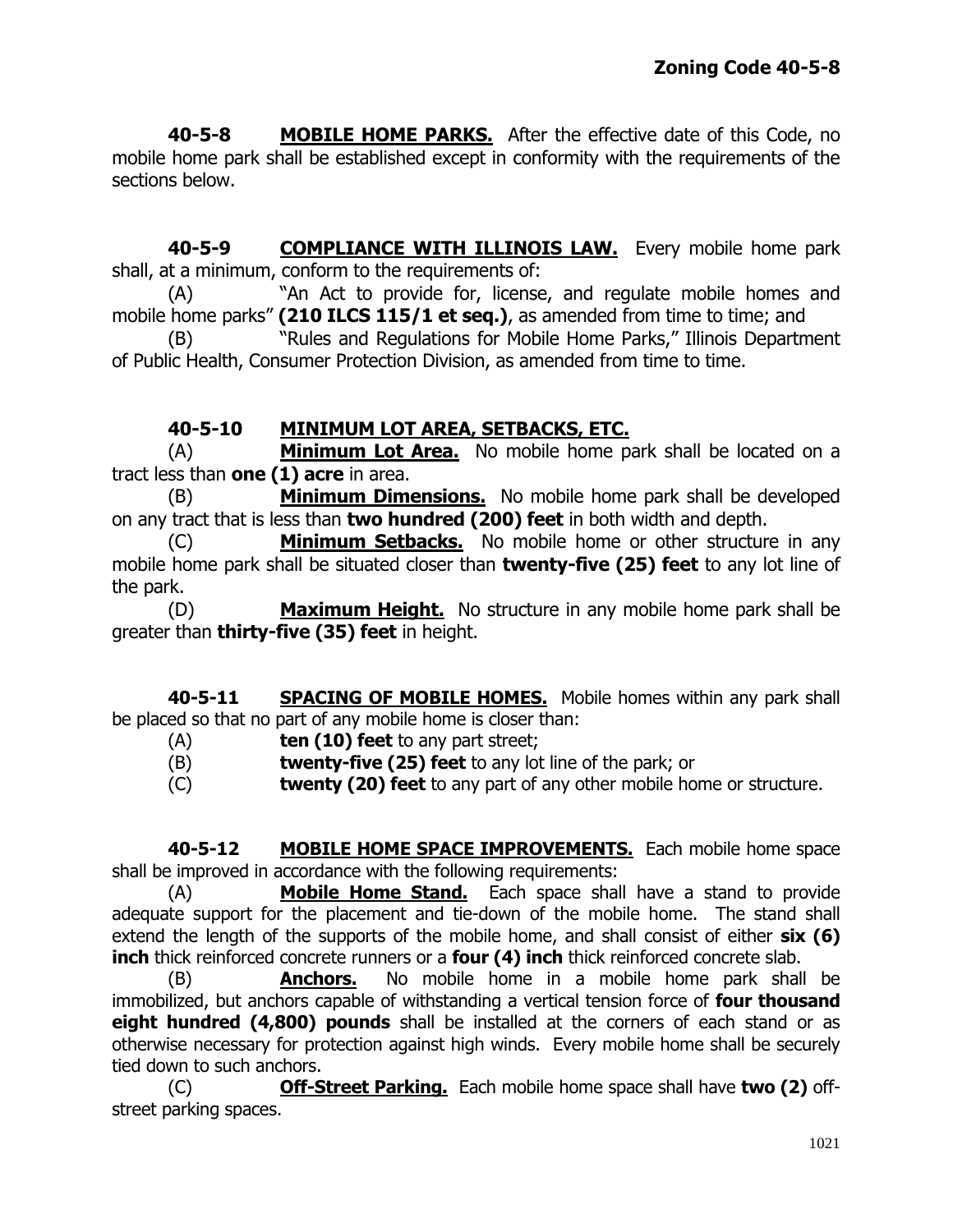# **ARTICLE VI**

# **PLANNED UNIT RESIDENTIAL DEVELOPMENT**

**40-6-1 STATEMENT AND DESIGNATION.** The Village Board does hereby affirm the following "Statement of Objectives" for planned unit residential development.

(A) The Village in 1993 has a population of **five hundred (500)**.

(B) Most all of the present residents are now housed in detached singlefamily dwellings, including numerous single-family dwellings in a trailer park residential district.

(C) The industrial and business development is expected to occur in the vicinity of the approximate center of the existing Village.

(D) It is intended that in the established areas of the Village, the detached single family character will be maintained, with duplex and multiple family residential areas to be developed as indicated on the zoning map attached to the Code.

(E) The Village is prepared to accept a greater dwelling unit density in the development areas than they reflected by present zoning, provided:

- (1) proposals for development are not inconsistent with present use of Village properties which may be changed or varied from time to time;
- (2) the Village and developers are willing to agree upon a program of sewer disposal and waters supply;
- (3) the developer can demonstrate that any increased cost to the public because of increased densities will be compensated for by the private amenities and public benefits to be achieved by the plan of development.

# **40-6-2 APPLICATION OF PLANNED UNIT RESIDENTIAL DEVELOPMENT AREA.**

(A) The provisions of this Section shall apply only to a tract of land proposed to be developed for **ten (10** or more dwelling units, which tract is under single ownership, and for which an application for a planned unit residential development is made.

(B) Notwithstanding the provisions of Paragraph (A) of **Section 40-6-2**, an application for planned unit residential development on a tract of land for less than **thirty (30)** dwelling units may be filed and a public hearing shall be held thereon.

**40-6-3 PERMITTED USES.** The uses permitted in a planned unit residential development area include and are limited to:

(A) Dwelling units in detached, semi-detached, or any combination thereof.

(B) Non-residential uses of a religious, cultural, recreational and commercial character to the extent that they are designed and intended to serve primarily the residents of the immediate area.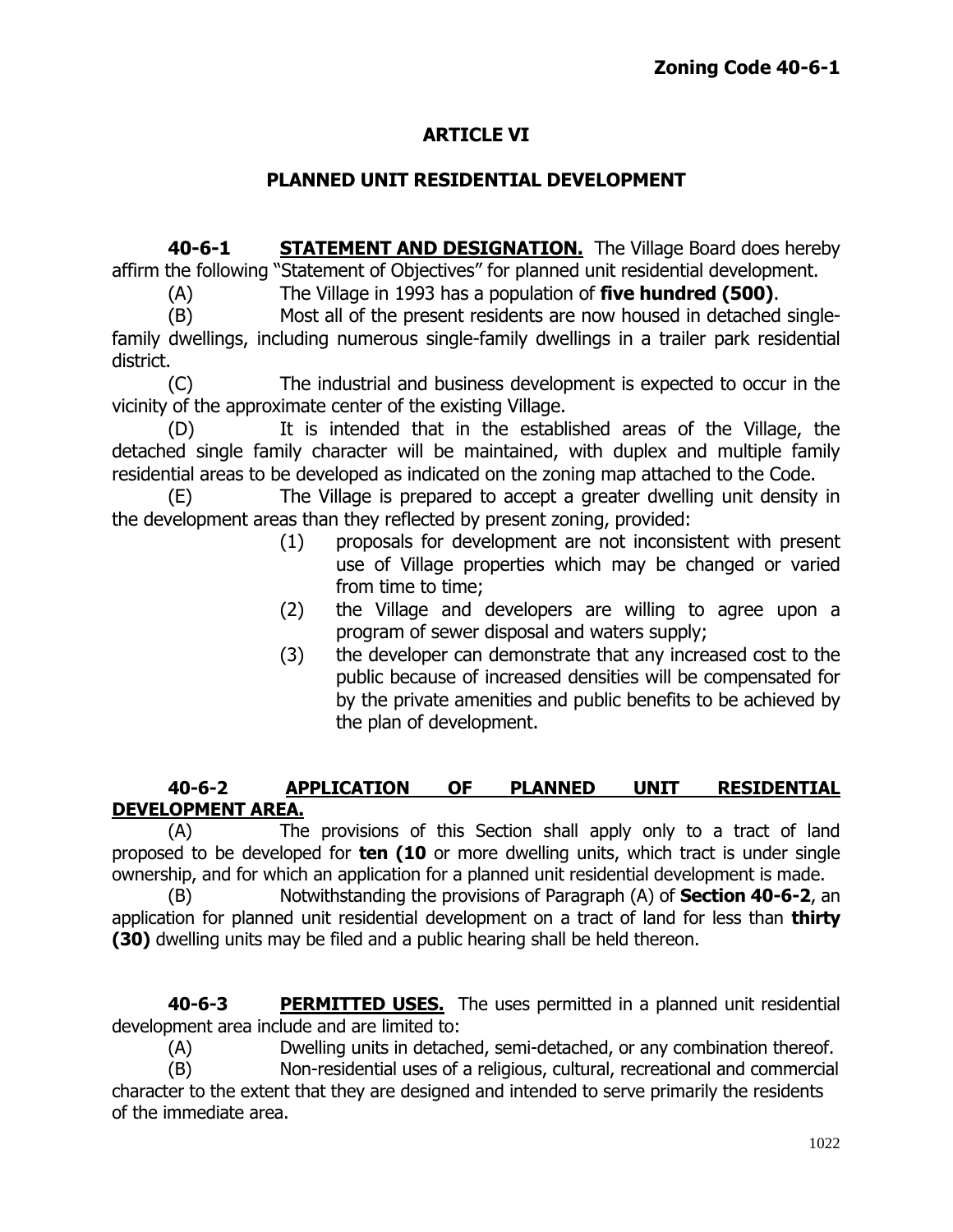(C) No commercial use, nor any building devoted primarily to a commercial use, shall be built or established prior to the residential buildings.

**40-6-4 STANDARDS AND CRITERIA FOR PLANNED UNIT RESIDENTIAL DEVELOPMENT.** A plan shall be consistent with the following general standards for use of land and the use, type, bulk, design and location of buildings, the density or intensity of use, the public facilities and the development by geographic division of the site:

(A) The plan may provide for a variety of housing types.

(B) The total ground area occupied by buildings and structures shall not exceed **forty percent (40%)** of the total ground development in the neighborhood of the planned unit residential development has a greater ground coverage, in which case the plan may increase the ground coverage of buildings and structures to correspond with the average coverage in the neighborhood. For purposes of this subsection, total ground area shall be computed as follows: (Area in square feet of the proposed lands for development as a planned unit.)

(C) The burden shall be on the landowner to show that non-residential uses of a commercial character are intended to serve principally the residents of the planned unit residential development. No building designed or intended to be used in part or in whole, for commercial purposes shall be constructed prior to the construction of not less than **seventy-five percent (75%)** of the dwelling units proposed in the Plan.

(D) The Plan shall contain such proposed covenants, easements and other provisions relating to the bulk, location and density of such residential units, nonresidential uses and public facilities as are necessary for the welfare of the planned unit residential development and are not inconsistent with the best interests of the entire Village. Said covenants, easements and other provisions, if part of the plan as finally approved, may be modified, enforced, removed or released only after approval of the Plan Commission and ratification by a simple majority of the landowners affected as indicated by signed petitions circulated by the interested parties.

(E) The Plan Commission may designate divisible geographic sections of the entire parcel to be developed as a planned unit residential development, and shall, in such cases, specify reasonable periods within which development of each such section must be commenced, and may permit in each section deviations from the number of dwelling units per acre established for the entire planned unit residential development, provided such deviation shall be adjusted for in other sections of the development so that the number of dwelling units per acre authorized for the entire planned unit residential development is not affected. The period of the entire development and commencement date for each section thereof may be modified from time to time by the Plan Commission upon the showing of good cause by the landowner, provided that in no case shall any extension of time exceed **five (5) years**. The landowner shall make such easements, covenants and other arrangements and shall furnish such performance bond in an amount which is equal to the estimated cost of such required improvements plus **fifty percent (50%)** thereof to assure performance in accordance with the plan and to protect the public interest in the event of abandonment of said plan before completion.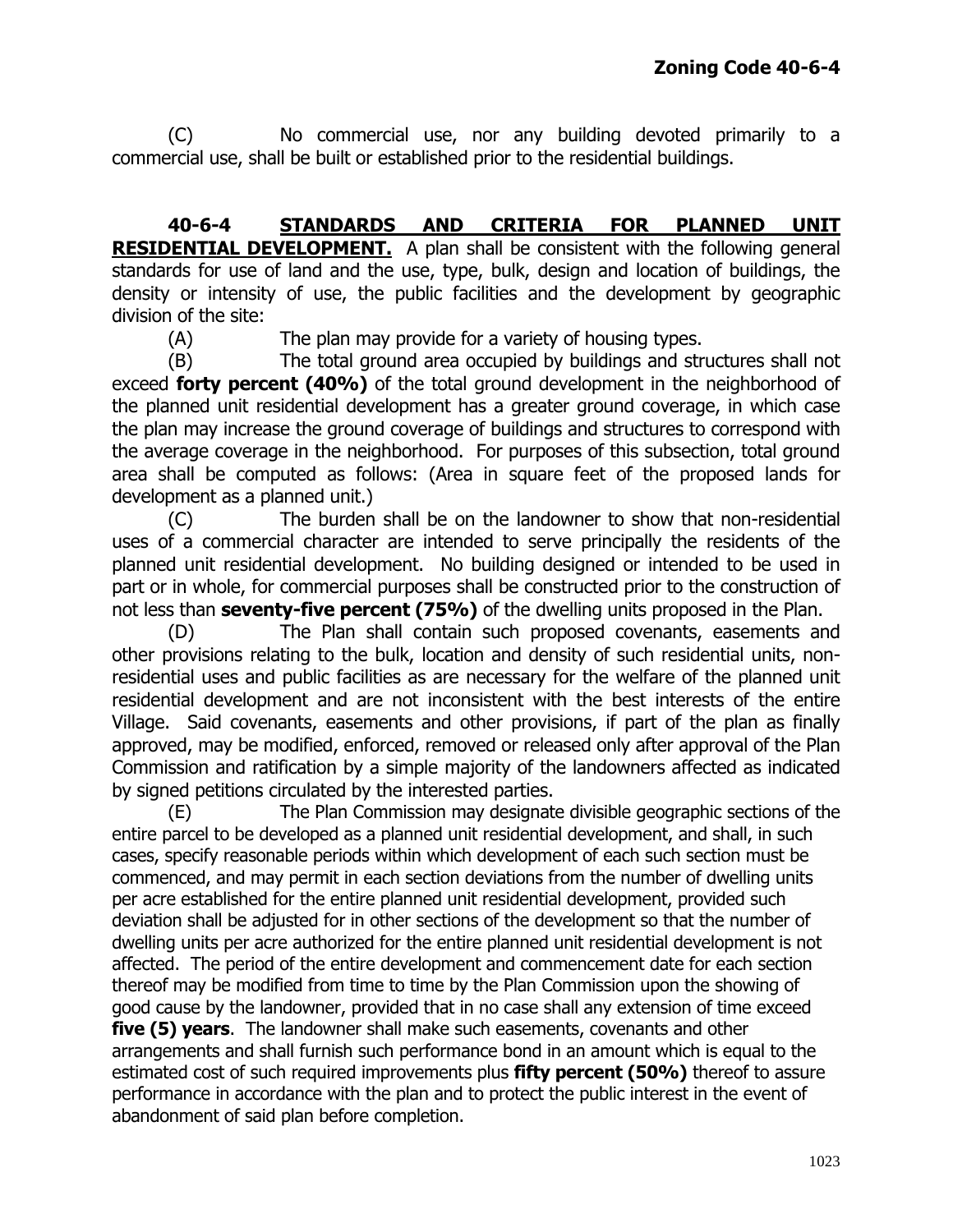(F) The uniqueness of each proposal for a planned unit residential development requires that the specifications for the width and surfacing of streets and highways, alleys, ways for public utilities, for curbs, gutters, sidewalks, street lights, public parks and playgrounds, school grounds, surface water drainage, water supply and distribution, sanitary sewers and sewage collection and treatment shall be subject to modification from the specifications established in that Code known as the Subdivision Code of the Village. The Plan Commission may, therefore, within the limits hereinafter specified, waive or modify the specifications otherwise applicable for a particular public facility where the Plan Commission finds that such specifications are not required in the interests of the residents of the planned unit residential development and that the modifications of such specifications are not inconsistent with the interests of the entire Village.

# **40-6-5 APPLICATION FOR TENTATIVE APPROVAL OF PLANNED UNIT RESIDENTIAL DEVELOPMENT.**

(A) The Plan Commission may make such written general rules regarding general procedures and form of applications as it may determine, provided they are not inconsistent herewith.

(B) The application for tentative approval shall be executed by or on behalf of the landowner and filed in duplicate with the Secretary of the Plan Commission. A filing fee in the amount of **Seventy-Five Dollars (\$75.00)**, payable to the Village Clerk, shall be submitted to the Village Clerk. Said filing fee shall be used to defray the cost of the public hearing by the Village Planning Commission.

(C) The application for tentative approval shall include such items as the Plan Commission by general rules shall specify in order to disclose:

- (1) the location and size of the area involved in the nature of the landowner's interest in the land proposed to be developed;
- (2) the density of land use to be allocated to parts of the area to be developed;
- (3) the use, approximate height, bulk and location of buildings and other structures;
- (4) the storm water;
- (5) the substance of covenants, grants of easements or other restrictions to be imposed upon the use of the land, buildings, and structures including proposed easements for public utilities;
- (6) the provisions for parking of vehicles and the location and width of proposed streets and public ways and the relationship of proposed streets and other public facilities to similar public facilities in proximity to the proposed planned unit residential development;
- (7) the required modifications in the regulations otherwise applicable to the subject property; and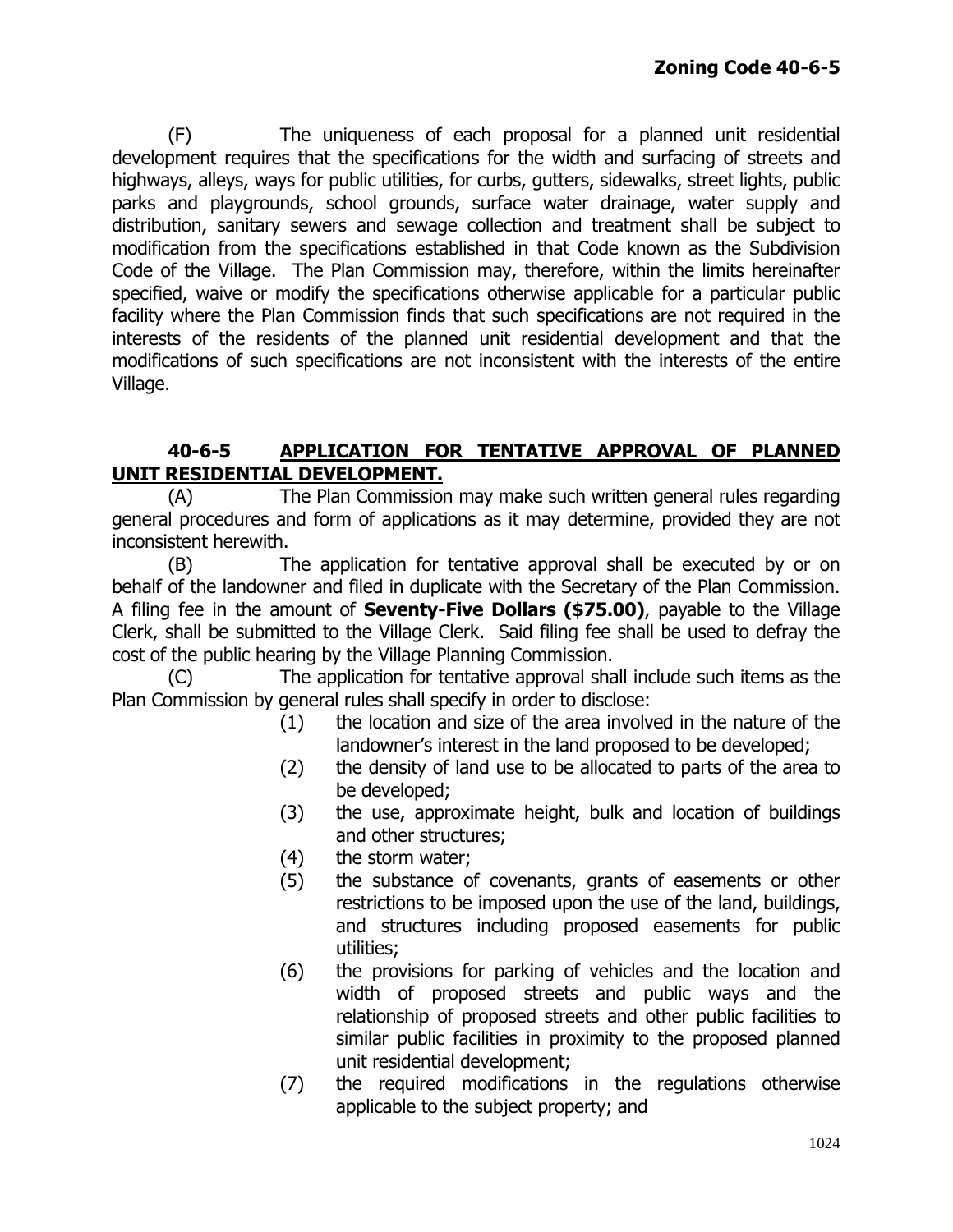(8) in the case of plans which call for development over a period of years, a schedule showing the time within which applications for final approval of all parts of the planned unit residential development are intended to be filed.

(D) The application shall also be accompanied by a written statement by the landowner setting for the reasons why, in his opinion, the planned unit residential development would be in the public interest and would be consistent with the Village's Statement of Objectives for Planned Unit Residential Development and with the specific criteria, if any, theretofore published by the Plan Commission.

# **40-6-6 PUBLIC HEARING.**

(A) Within **sixty (60) days** after the filing of an application pursuant to E above, a public hearing on the application shall be held by the Plan Commission public notice of which hearing shall be given in the manner prescribed in this Code for hearing on amendments. The Chairman, or in his absence, the Acting Chairman, of the Plan Commission may administer oaths and compel the attendance of witnesses. All testimony by witnesses at any hearing shall be given under oath and every party of record at a hearing shall have the right to cross-examine adverse witnesses.

(B) A transcript of the hearing shall be caused to be made by the Plan Commission, copies of which shall be made available at cost to any party to the proceedings, and all exhibits accepted in evidence shall be identified and duly reserved, or, if not accepted in evidence, shall be properly identified and the reason for the exclusion clearly noted in the record.

(C) The Plan Commission may continue the hearing from time to time, and the Plan Commission may refer the matter back to a professional planner of the Village for a further report, a copy of which shall be made available without delay to the landowner or his representative.

**40-6-7 FINDINGS OF PLAN COMMISSION AFTER HEARING.** The Plan Commission shall, within **sixty (60) days** following the conclusion of the public hearing provided for in **Section 40-6-6** above, either (1) grant tentative approval of the plan as submitted, (2) grant tentative approval subject to specified conditions not included in the plan as submitted, or (3) deny tentative approval to the plan. Failure of the Plan Commission to act within said period shall be deemed to be a grant of tentative approval of the plan as submitted. In the event tentative approval is granted, other than by lapse of time, either of the plan as submitted or with conditions, the Plan Commission shall, as part of its resolution, set forth the drawings, specifications, comments, easements and conditions, and form a bond that shall accompany an application for final approval.

# **40-6-8 STATUS OF PLAN AFTER TENTATIVE APPROVAL.**

(A) Within **five (5) days** after the adoption of the resolution it shall be certified by the Village Clerk and shall be filed in his office, and a certified copy shall be mailed to the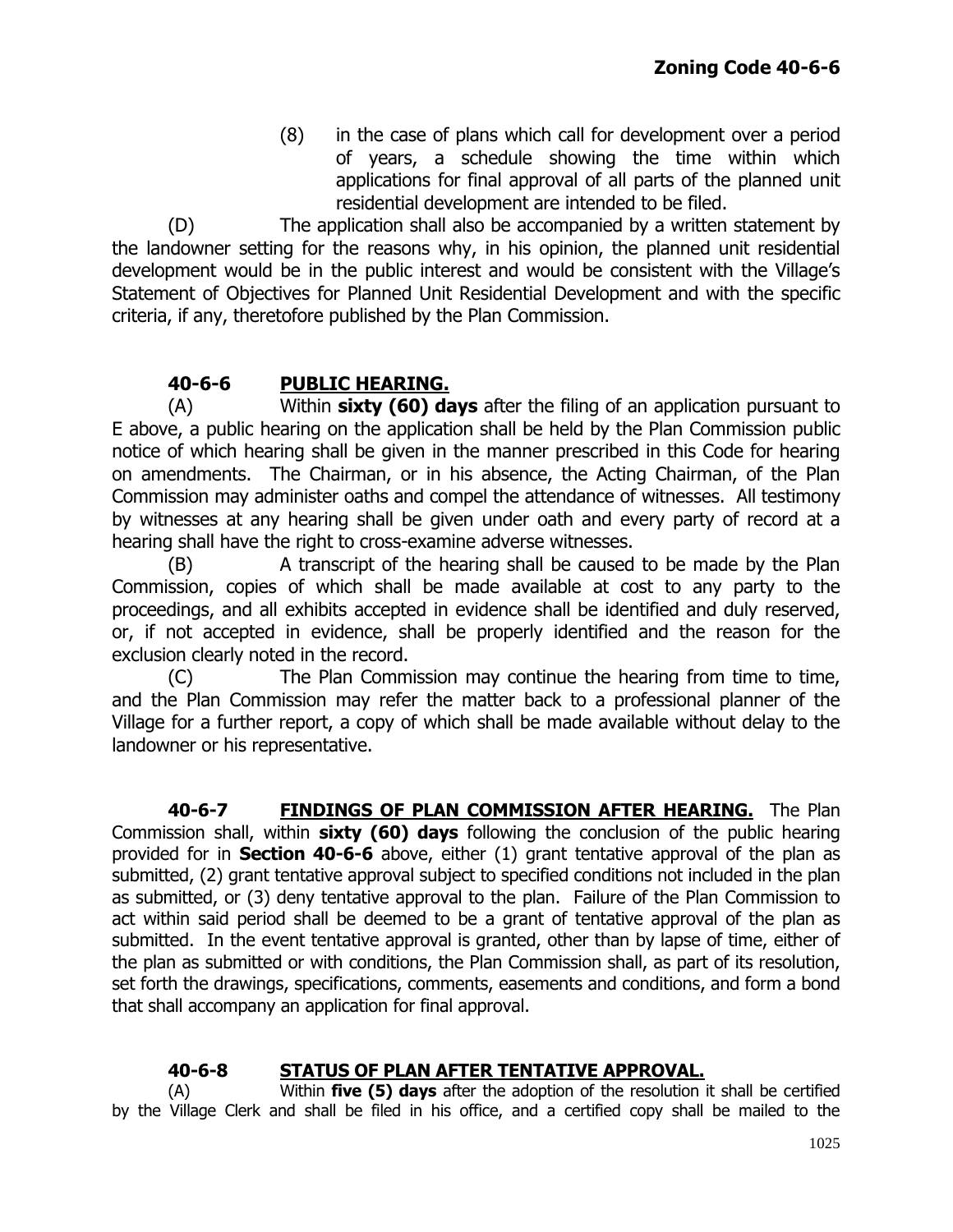landowner. Where tentative approval has been granted, the same shall be noted on the zoning map maintained in the office of the Village Clerk.

(B) Tentative approval of a plan shall not qualify a plat of the Planned Unit Residential Development for recording.

# **40-6-9 APPLICATION FOR FINAL APPROVAL.**

(A) An application for final approval may be filed for all the land included in a plan or for a section thereof. The application shall be filed with the Secretary of the Plan Commission within such time as specified in the resolution granting tentative approval. The application shall include such drawings, specifications, covenants, easements and conditions and form of bond as were set forth by resolution at the time of tentative approval.

(B) A plan submitted for final approval shall be deemed to be in substantial compliance with the plan previously given tentative approval provided by modification by the landowner of the plan as tentatively approved does not:

- (1) vary the proposed gross residential density or intensity of use by more than **ten percent (10%)**;
- (2) increase by more than **ten percent (10%)** the floor area proposed for non-residential use;
- (3) increase by more than **five percent (5%)** the total ground area covered by buildings.

A public hearing shall not be held to consider modifications in the location and design of streets or facilities for water and for disposal of storm water and sanitary sewerage.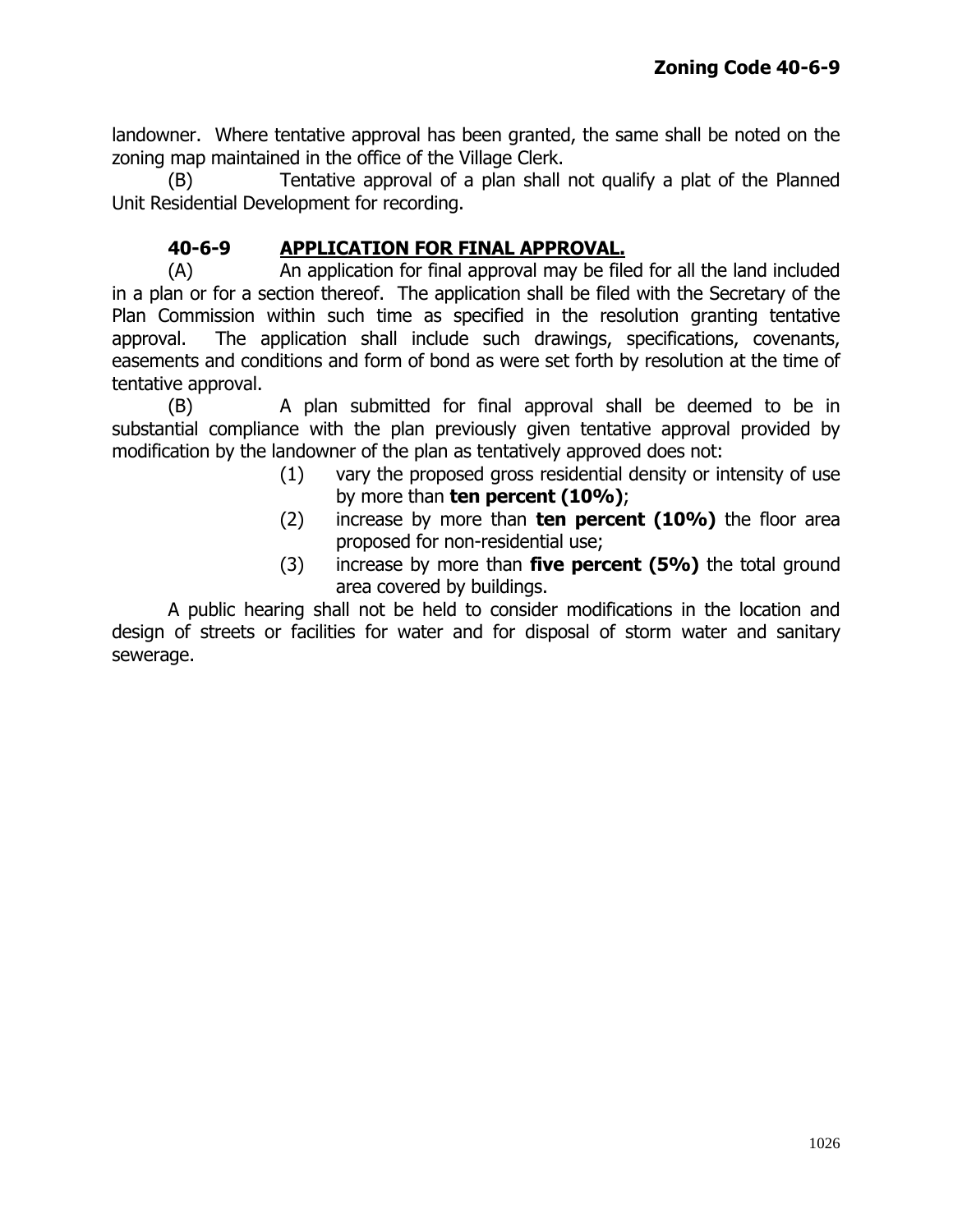# **ARTICLE VII**

# **OFF-STREET PARKING AND LOADING**

**40-7-1 APPLICABILITY OF ARTICLE.** Off-street parking and loading shall be provided in accordance with this Article for all structures and uses erected or established after the effective date of this Code.

# **40-7-2 EXISTING PARKING/LOADING FACILITIES.**

(A) Existing off-street parking or loading facilities located on the same lot as the use served shall not be reduced—or if already less than, shall not be further reduced- below the requirements and standards for similar new structures or use.

(B) When an existing structure or use is damaged or destroyed and subsequently repaired or rebuilt, off-street parking/loading facilities equivalent to any maintained at the time of such damage or destruction shall be restored, but additional parking/loading facilities need not be provided.

(C) Whenever the use of any structure or premises is intensified through addition of dwelling units, increased floor area, greater seating capacity, etc., additional offstreet parking commensurate with such increases in use-intensity shall be provided.

(D) Whenever the existing use of a structure is changed to a different use, off-street parking shall be provided as required herein for such new use.

**40-7-3 PARKING LOT DESIGN STANDARDS.** All off-street parking lots shall conform to the standards set forth in the subsections below:

(A) **Spaces.** Each required parking space shall be at least **ten (10) feet** wide and **twenty (20) feet** long, and shall have at least **seven (7) feet** of vertical clearance. Every space shall be situated so that no part of any parked vehicle overhangs the public right-of-way.

(B) **Interior Aisles.** Aisles within parking lots shall be sufficiently wide to permit safe and efficient vehicular movement in the aisles, and into and out of parking spaces. Aisles designed for two-way traffic shall be at least **twenty-two (22) feet** wide. One-way aisles designed for **sixty (60) degree** parking shall be at least **eighteen (18) feet** wide.

- (C) **Access Ways.**
	- (1) Parking lots shall be designed so that ingress to and egress from a parking space is from an aisle or driveway, not directly from the public right-of-way.
	- (2) No access way to any parking lot shall be located within **thirty (30) feet** of any corner formed by the intersection of the rights-of-way of **two (2)** or more streets. At intersections where traffic control devices are installed, the Administrator may increase this requirement as necessary to prevent traffic hazards.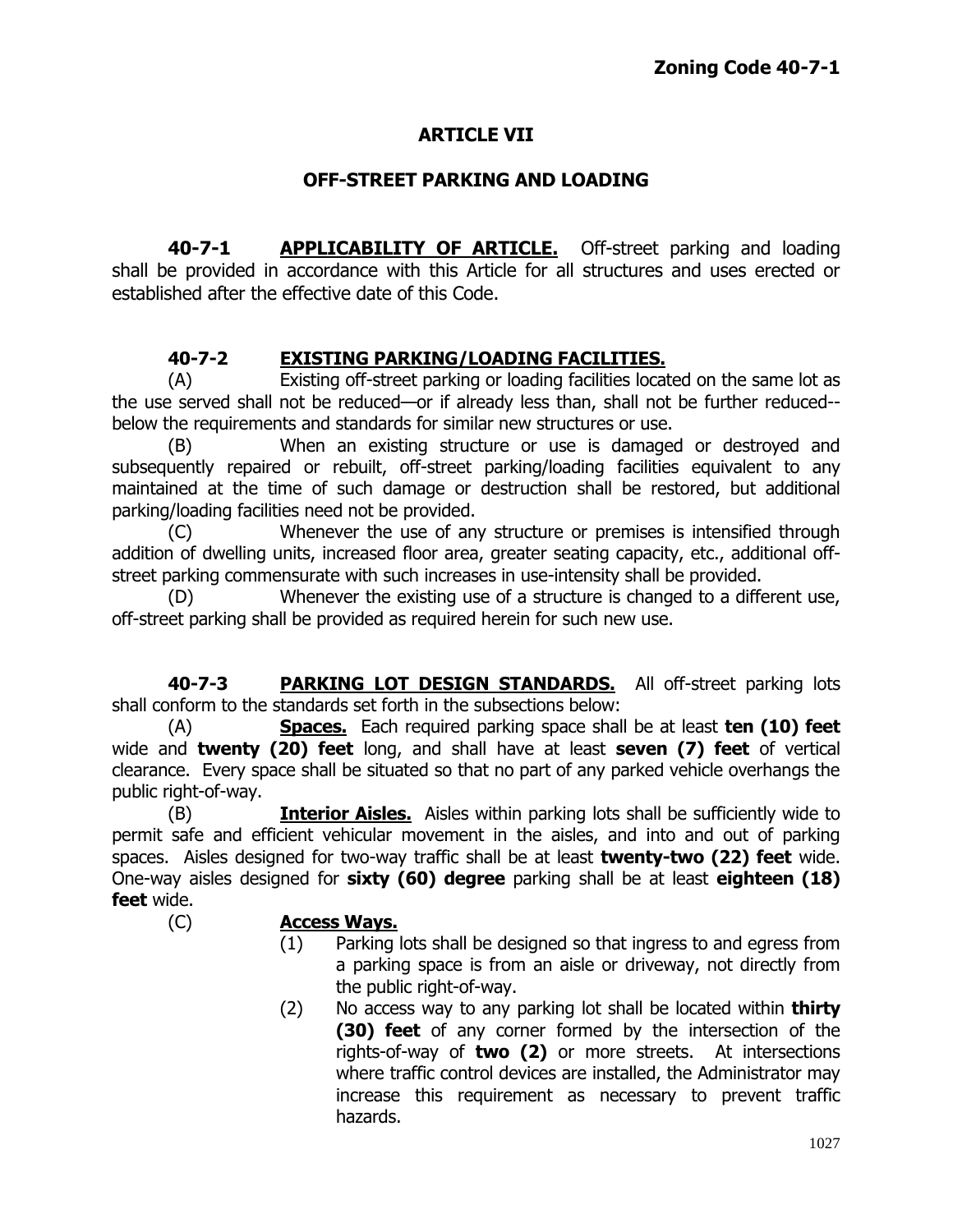- (3) Parking area access ways and public streets shall be aligned to form--as closely as feasible--right angles.
- (4) The access way to every parking lot located containing **sixteen (16)** or more parking spaces shall be at least **twenty-four (24) feet** wide unless **two (2)** one-way drives, each **twelve (12) feet** wide, are provided. The access way to any parking lot containing fewer than **sixteen (16)** parking spaces shall be at least **twelve (12) feet** wide.

(D) **Surfacing.** Every off-street parking lot shall be improved with a compacted stone base at least **seven (7) inches** thick.

## **40-7-4 LOCATION OF OFF-STREET PARKING.**

(A) **For Dwellings.** Parking spaces accessory to dwellings shall be located on the same lot as the dwelling. Such parking spaces shall not be located in any front yard except in the driveway, but may be located in the side or rear yards. Each parking space accessory to a multi-family dwelling shall be unobstructed so that no vehicle need be moved in order to allow another vehicle to enter/exit the parking area.

(B) **For Commercial/Industrial Use.** In the Commercial or Industrial Districts, off-street parking facilities for different buildings or uses may be provided collectively; but only if the total number of spaces so located together is not less than the sum of the separate requirements for each use.

**40-7-5 DESIGN AND LOCATION OF OFF-STREET LOADING FACILITIES.** If provided, all off-street loading facilities shall conform to the minimum standards indicated below:

(A) **Size Of Space.** Every off-street loading space shall be at least **twelve (12) feet** wide and sufficiently long to accommodate the type of vehicle expected to use the space. In no case shall a vehicle being loaded or unloaded overhang into the public right-of-way.

(B) **Access Way.** Every off-street loading space shall have a safe means of vehicular access to a street or alley. Such access way shall be at least **twelve (12) feet** wide.

(C) **Surfacing.** Every off-street loading space shall be improved with a compacted stone base at least **seven (7) inches** thick.

(D) **Buffer Strips.** No loading space or area for vehicles over **two (2) ton** cargo capacity shall be developed closer than **fifty (50) feet** to the lot line of any lot located in any residential district unless such space/area is completely enclosed by walls, a solid fence, or closely planted shrubbery at least **ten (10) feet** in height and of sufficient density to block the view from residential property.

(E) **Location.** Every off-street loading space shall be located on the same parcel of land as the use served, and not closer than **fifty (50) feet** to the intersection of the rights-of-way of **two (2)** or more streets, and not on required front yards.

**40-7-6 NUMBER OF PARKING SPACES REQUIRED.** Off-street parking spaces shall be provided as indicated in the Schedule of Zoning District Regulations attached hereto.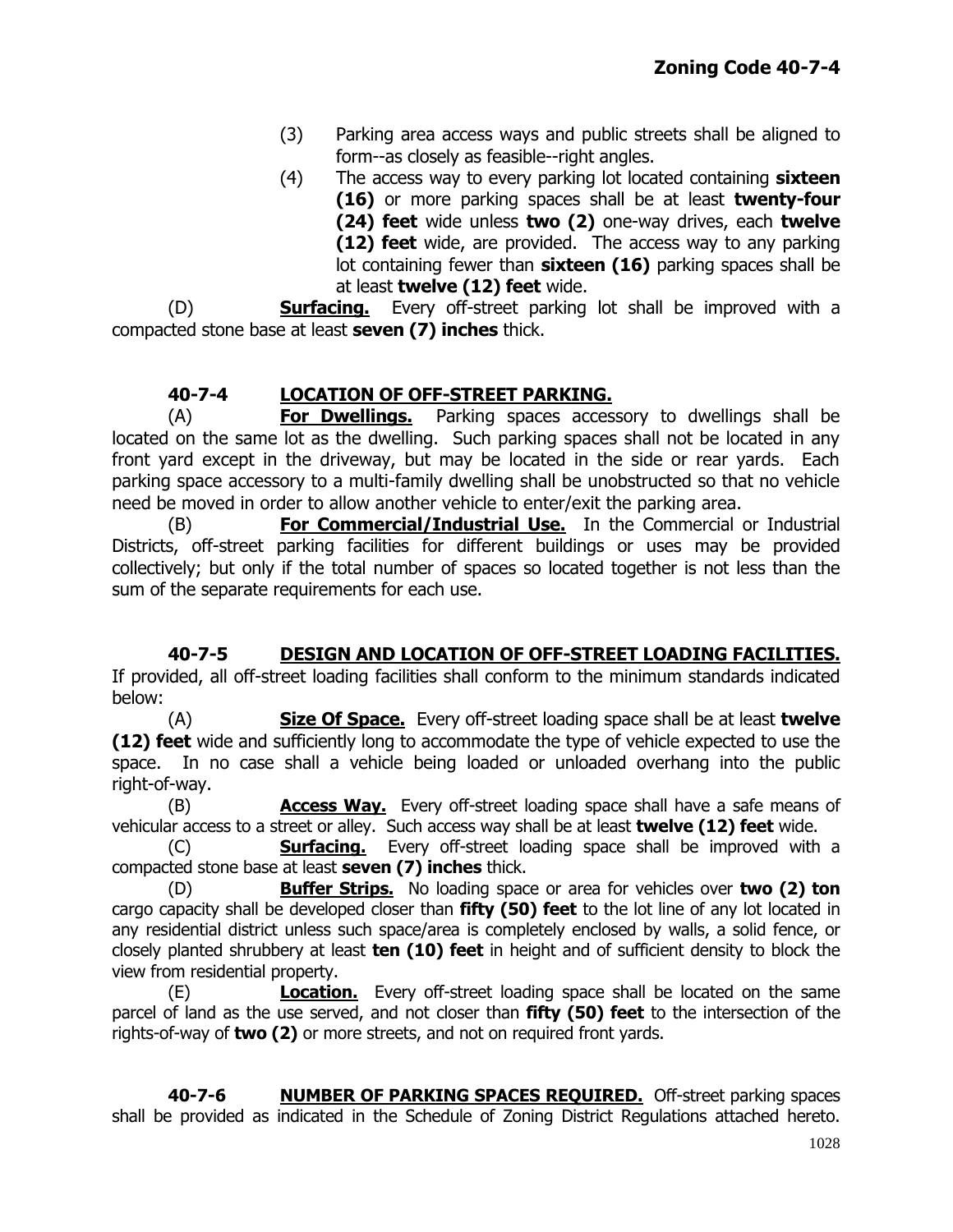# **ARTICLE VIII**

#### **BUILDING PERMIT, APPLICATION AND FEE**

**40-8-1 PERMIT REQUIRED.** A permit shall be required to construct any new building, change the outside structure of any existing building, or to alter or remodel any building or structure so as to change the bearing walls, beams, style, support, or the roof thereof, where the cost of such construction shall exceed **One Hundred Dollars (\$100.00)**.

**40-8-2 APPLICATION.** Applications for such permits shall be made to the Village Board, and shall be accompanied by plans and specifications showing the work to be done; such plans shall be verified by the signature either of the owner of the premises or by the architect or contractor in charge of operations. Such application with plans shall be approved by the Village Board or a duly appointed representative. No permit shall be issued except after the approval of the plans and the payment of the fee provided herein.

**40-8-3 FEEs.** The fees assessed for a permit for new construction, alteration or remodeling, as provided herein, with payment of the same to accompany each application, are as follows:

| <b>Construction, Alteration, Remodeling Costs</b> | Fee                 |
|---------------------------------------------------|---------------------|
| \$5,000.00 or less<br>Greater than \$5,000.00     | \$50.00<br>\$100.00 |
| $(05-03-04)$                                      |                     |

**40-8-4 FILING FEES.** By resolution, the Board of Trustees may establish and amend from time to time, a schedule of filing fees for the various permits and procedures listed in this Code. Said fees are intended to defray the administrative costs connected with the processing/conducting of such permits of procedures; the fees do not constitute a tax or other revenue-raising device. All such fees shall be paid by the applicant to the Village Clerk.

**40-8-5 COMMENCEMENT AND COMPLETION OF CONSTRUCTION.** Any construction of buildings or structures for which a building permit is issued under this Article shall be commenced within six months of issuance of the building permit by the Village and completed within one year after commencement. If the structure is not commenced and completed within such time, a new building permit will be required before construction can commence for the permitted construction.

#### **(Revised 08/02/10)**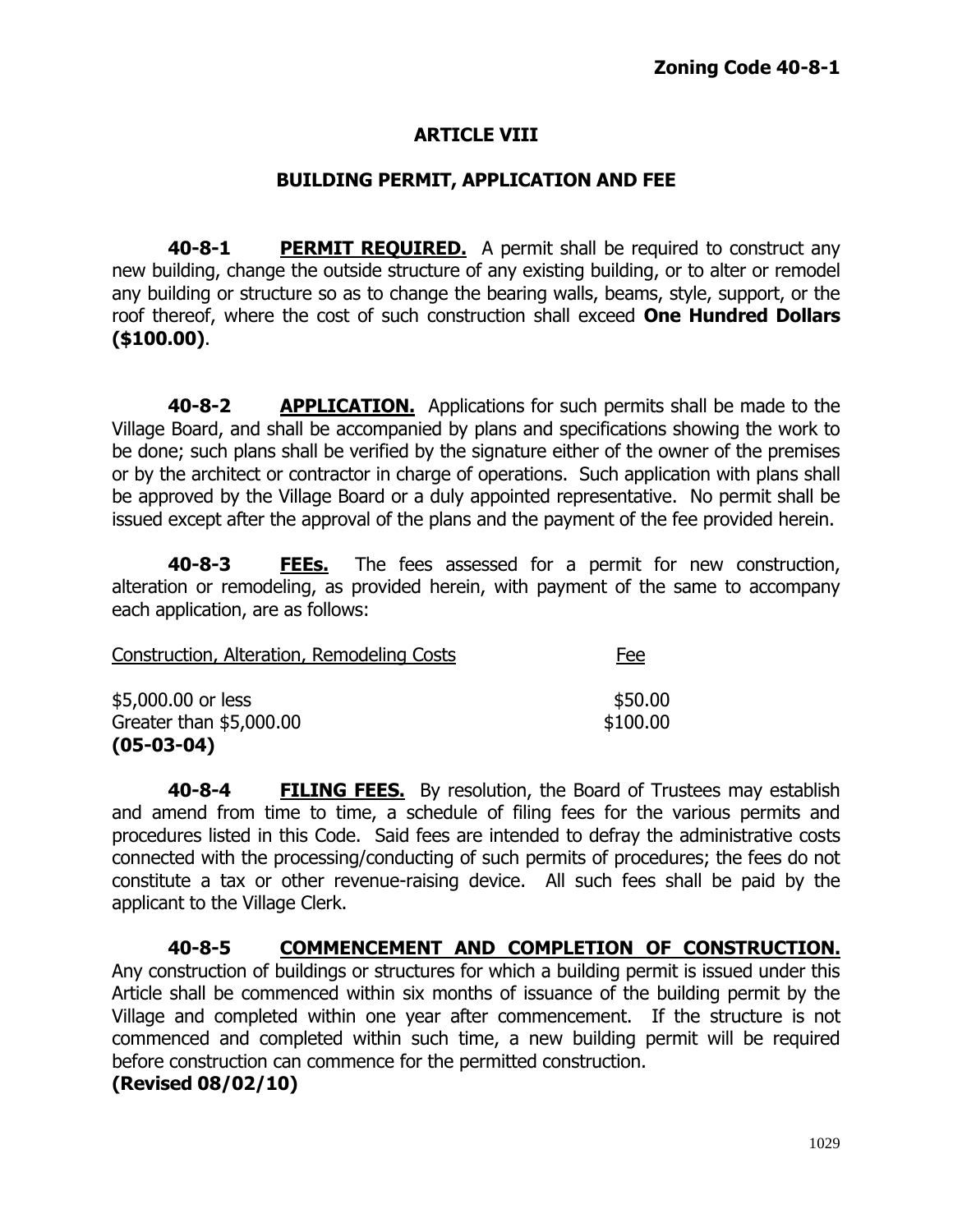# **ARTICLE IX**

#### **NONCONFORMITIES**

**40-9-1 PURPOSE OF ARTICLE.** The requirements imposed by this Code are designed to guide the use of land by encouraging the development of structures and uses that are compatible with the predominant character of each of the various districts. Lots, structures, and uses of land or structures that do not conform to the requirements of the district in which they are located impede the requirements of the district in which they are located impede appropriate development. For example, nonconformities are frequently responsible for heavy traffic on residential streets, the overtaxing of parking facilities, the creation of nuisances, and/or the lowering of property values. **The regulations in this Article are intended to alleviate such existing/potential problems by encouraging the gradual elimination of nonconformities.**

**40-9-2 NONCONFORMING LOTS.** Any vacant lot that does not conform to **one (1)** or more lot size (area, dimensions) requirements of the district in which it is located may, nonetheless, be used for any use permitted in that district if such vacant lot: (A) was recorded in the County Recorder of Deeds office prior to the adoption or amendment of this Code; and

(B) is at least **thirty (30) feet** wide.

**40-9-3 TWO OR MORE LOTS IN COMMON OWNERSHIP.** If **two (2)** or more lots or combinations of lots and portions of lots with continuous frontage were of record and in common ownership on the effective date of this Code, and if **one (1)** or more of those lots does not meet the minimum lot width, depth, or area requirements of the district in which it is located, the land involved shall be considered an undivided parcel. No portion of any such parcel shall be developed except in compliance with this Code, nor shall any such parcel be divided so as to create a lot that does not meet the requirements of this Code.

**40-9-4 NONCONFORMING STRUCTURES.** Any lawful structure which exists on the effective date of this Code but which could not be erected under the terms of this Code because of restrictions on lot size, height, setbacks, or other characteristics of the structure or its location on the lot may lawfully remain, subject to the following provisions:

(A) **Enlargement, Alterations.** No such structure shall be enlarged or altered in any way which increases its nonconformity.

(B) **Relocation.** No such structure shall be relocated unless, after relocation, it will conform to all the regulations of the district in which it is located.

(C) **Reconstruction.** No such structure which is destroyed or damaged by any means shall be reconstructed if the Administrator determines that the cost of such reconstruction exceeds **fifty percent (50%)** of the structure's market value at the time of loss, unless after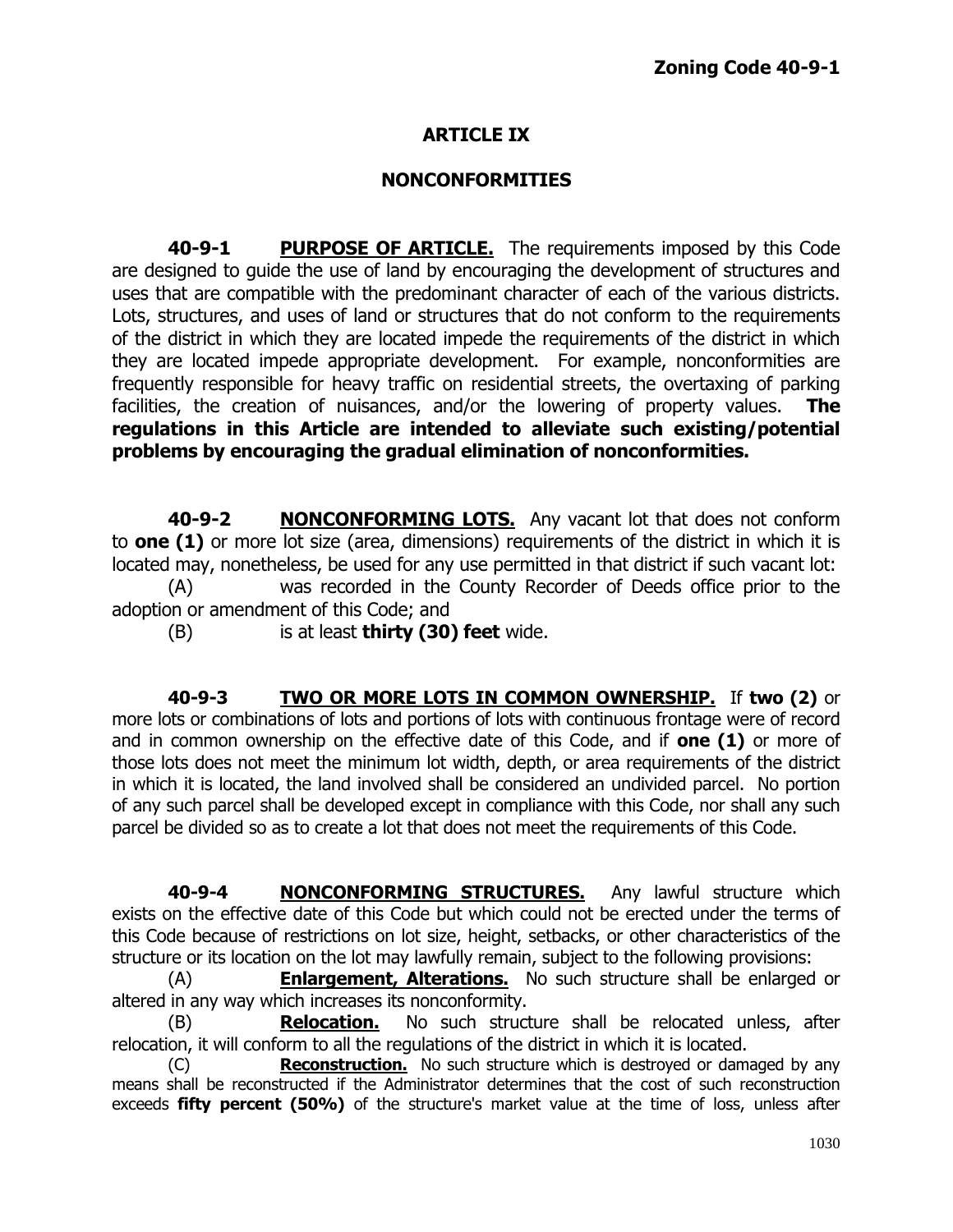reconstruction the structure will conform to all applicable regulations of the district in which it is located. In the event the Administrator determines the estimated cost of reconstruction is less than **fifty percent (50%)** of the structure's market value at the time of loss, repairs or reconstruction shall be permitted, provided such work starts within **six (6) months** from the date the damage occurred and is diligently prosecuted to completion.

The Administrator may require that the reconstruction cost estimate be made by a bona fide construction contractor, and that the structure's market value at the time of loss be determined by a licensed real estate appraiser. The owner of the damaged structure shall be responsible for obtaining these estimates for the Administrator.

**40-9-5 NONCONFORMING USES.** Any otherwise lawful use existing on the effective date of this Code that would not be permitted under the terms of this Code may lawfully continue, subject to the following provisions:

(A) **Maintenance.** Any structure housing a nonconforming use may be maintained through ordinary repairs.

(B) **Enlargement, Alteration, Reconstruction.** No structure housing a nonconforming use shall be enlarged, structurally altered, or reconstructed unless the use of the structure is changed to a permitted use.

(C) **Expansion/Intensification of Use.** No nonconforming use occupying a structure may be expanded to any part(s) of the structure not intended or designed for such use, nor shall such nonconforming use be extended to occupy any land outside such structure. Similarly, no nonconforming use of land shall be intensified, or extended to occupy a greater area of land than was occupied by such use on the effective date of this Code.

(D) **Relocation.** No nonconforming use shall be moved, in whole or in part, unless, upon relocation, it will conform to all pertinent regulations of the district in which it will be located.

(E) **Change of Use.** A nonconforming use shall not be changed except to a use that is permitted under the applicable district regulations.

(F) **Discontinuance.** When a nonconforming use is discontinued for a period of **thirty (30)** consecutive days, it shall not thereafter be resumed, and any subsequent use of such land shall conform to the applicable district regulations. Any discontinuance caused by government action and without any contributing fault by the owner or operator shall not be counted in calculating the length of discontinuance.

## **(Revised 01/07/12)**

**40-9-6 NONCONFORMITIES UNDER PERMIT AUTHORITY.** The regulations of this Article shall not affect the terms of any permit issued prior to the effective date of this Code or any pertinent amendment thereto provided that the work authorized by such permit is completed within a reasonable time.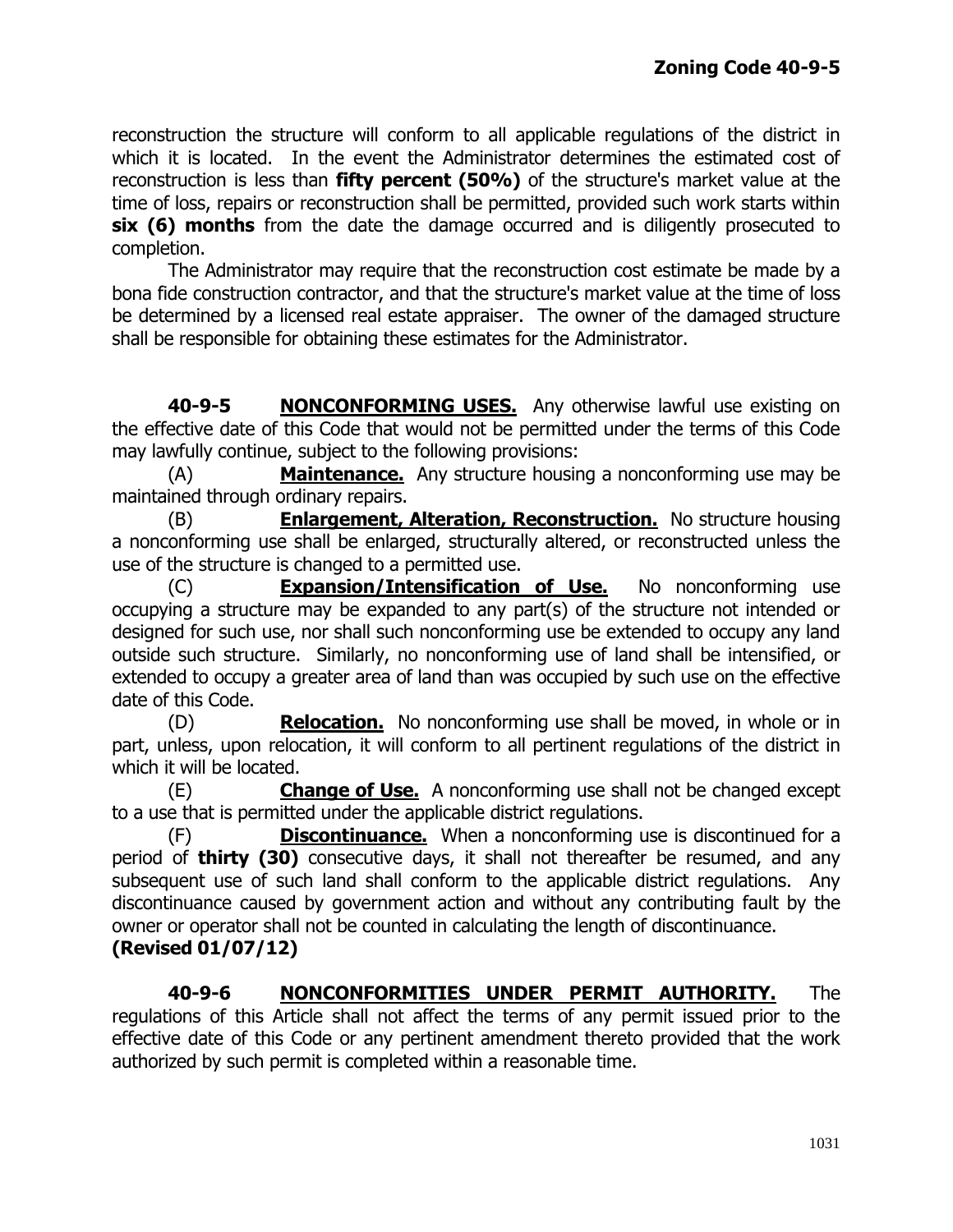# **ARTICLE X**

## **ADMINISTRATION AND ENFORCEMENT**

## **40-10-1 BOARD OF TRUSTEES, ZONING ADMINISTRATOR; DUTIES.**

At such time that it deems necessary, the Board of Trustees may establish the office of Zoning Administrator.

Unless and until such office of Zoning Administrator is established, at which said time the Administrator will undertake the below-listed responsibilities, the Board of Trustees is hereby authorized and directed to administer and enforce the provisions of this Code. This broad responsibility encompasses, but is not limited to, the following specific duties:

(A) to review and pass upon application for initial and final certificates of zoning compliance;

(B) to inspect land, structures, and uses to determine compliance with this Code, and where there are violations, to initiate appropriate corrective action;

(C) to review and forward to the Zoning Board of Appeals all applications for special use permits, variances, appeals, and amendments;

(D) to maintain up-to-date records of this Code including, but not limited to, district maps, certificates of zoning compliance, special use permits, variances, interpretative decisions by the Board of Appeals, amendments, and all applications related to any of these matters;

(E) to periodically review the provisions of this Code to determine whether revisions are needed, and to make recommendations on these matters to the Zoning Board of Appeals at least once each year;

(F) to republish this Code, (including the district map), if any changes made during the previous year;

(G) to provide information to the general public on matters related to this Code; and

(H) to perform such other duties as the Board of Trustees may from time to time prescribe.

**40-10-2 INITIAL CERTIFICATES OF ZONING COMPLIANCE.** Upon the effective date of this Code, no land shall be created, no land shall be developed, no new use or structure shall be established or erected, and no existing use or structure shall be enlarged, extended, altered, relocated or reconstructed until an initial certificate of zoning compliance has been issued. The Board of Trustees shall not issue an initial certificate of zoning compliance unless, he determines that the proposed work conforms to the applicable provisions of this Code.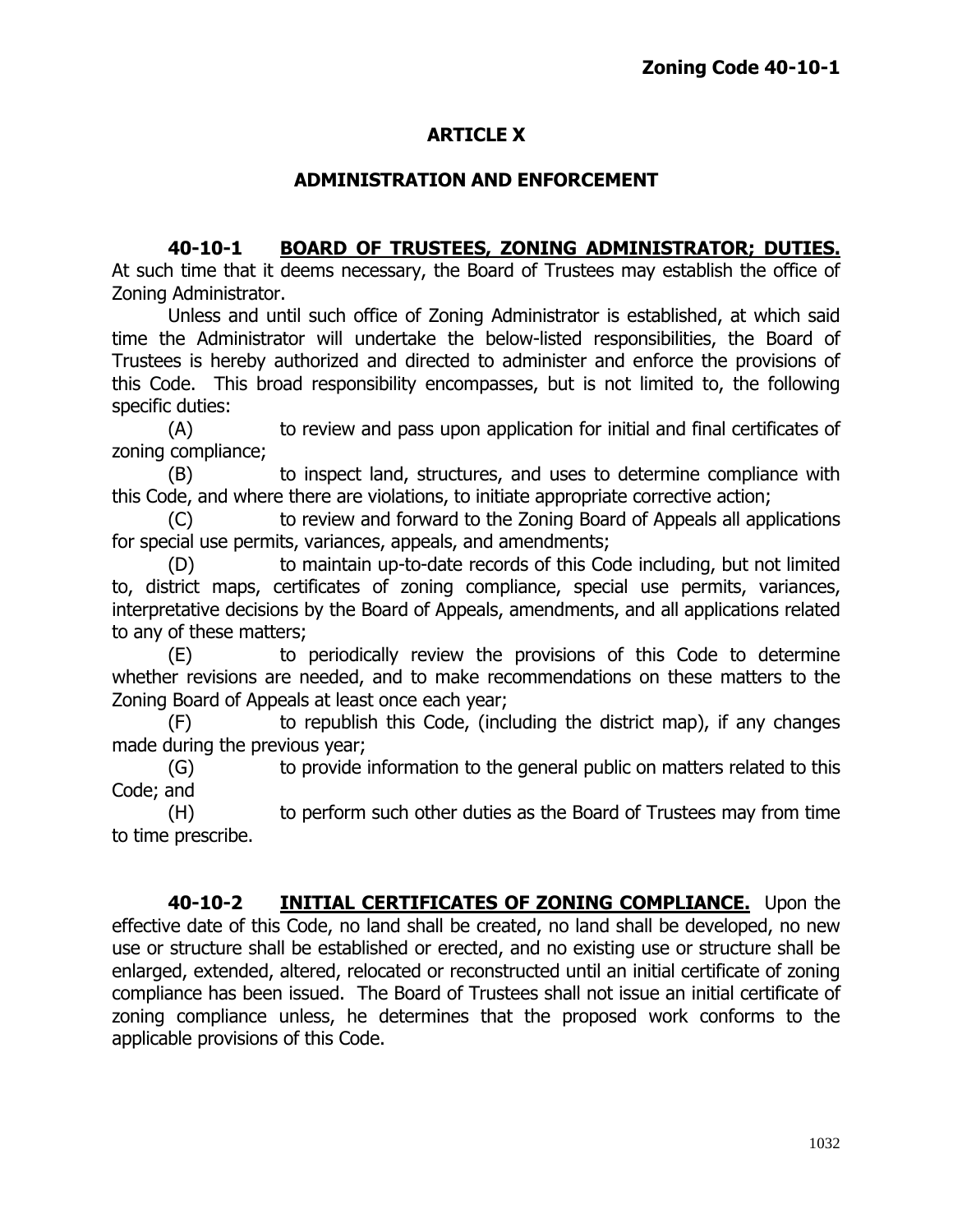**40-10-3 APPLICATION.** Every applicant for an **Initial Certificate of Zoning Compliance** shall submit to the Board of Trustees, in graphic and/or narrative form, all the items of information listed below that are applicable to the particular project. The Board of Trustees shall decide which items are applicable. **(NOTE: Filing fee required.)**

# **ITEMS OF INFORMATION:**

(A) Name and address of the applicant;

(B) Name and address of the owner or operator of the proposed structure or use, if different from (A);

(C) Nature of the proposed use, including type of activity, manner of operation, number of occupants or employees, and similar matters;

(D) Location of the proposed use or structure, and its relationship to existing adjacent uses or structures;

(E) Area and dimensions of the site for the proposed structure or use;

(F) Existing topography of the site (USGS 10-foot contour data is acceptable), and proposed finished grade;

(G) Existing and proposed screening (buffer strips) and erosion control features on the site, including the parking area;

(H) Height and setbacks of the proposed structure;

(I) Number and size of proposed dwelling units, if any;

(J) Location and number of proposed parking/loading spaces and access ways;

(K) Identification and location of all existing and proposed utilities, whether public or private; and/or

(L) Any other pertinent information that the Administrator may require.

**40-10-4 DURATION OF CERTIFICATE. Initial Certificates of Zoning Compliance** shall be valid for **one (1) year**, or until revoked for failure to abide by a corrective action order. The Board of Trustees may renew **Initial Certificates of Zoning Compliance** for successive **one (1) year** periods upon written request, provided the applicant is making a good faith effort to complete the authorized work.

**40-10-5 FINAL CERTIFICATES OF ZONING COMPLIANCE.** No lot or part thereof recorded or developed after the effective date of this Code, and no structure or use, or part thereof, that has been erected, enlarged, altered, relocated, or reconstructed after the effective date of this Code shall be used, occupied, or put into operation until a final certificate of zoning compliance has been issued. The Board of Trustees shall not issue a final certificate of zoning compliance until he has been determined, **by inspection**, that the work authorized by the initial certificate of zoning compliance has been completed in accordance with approved plans. Failure to obtain a final certificate of zoning compliance shall constitute a separate violation of this Code.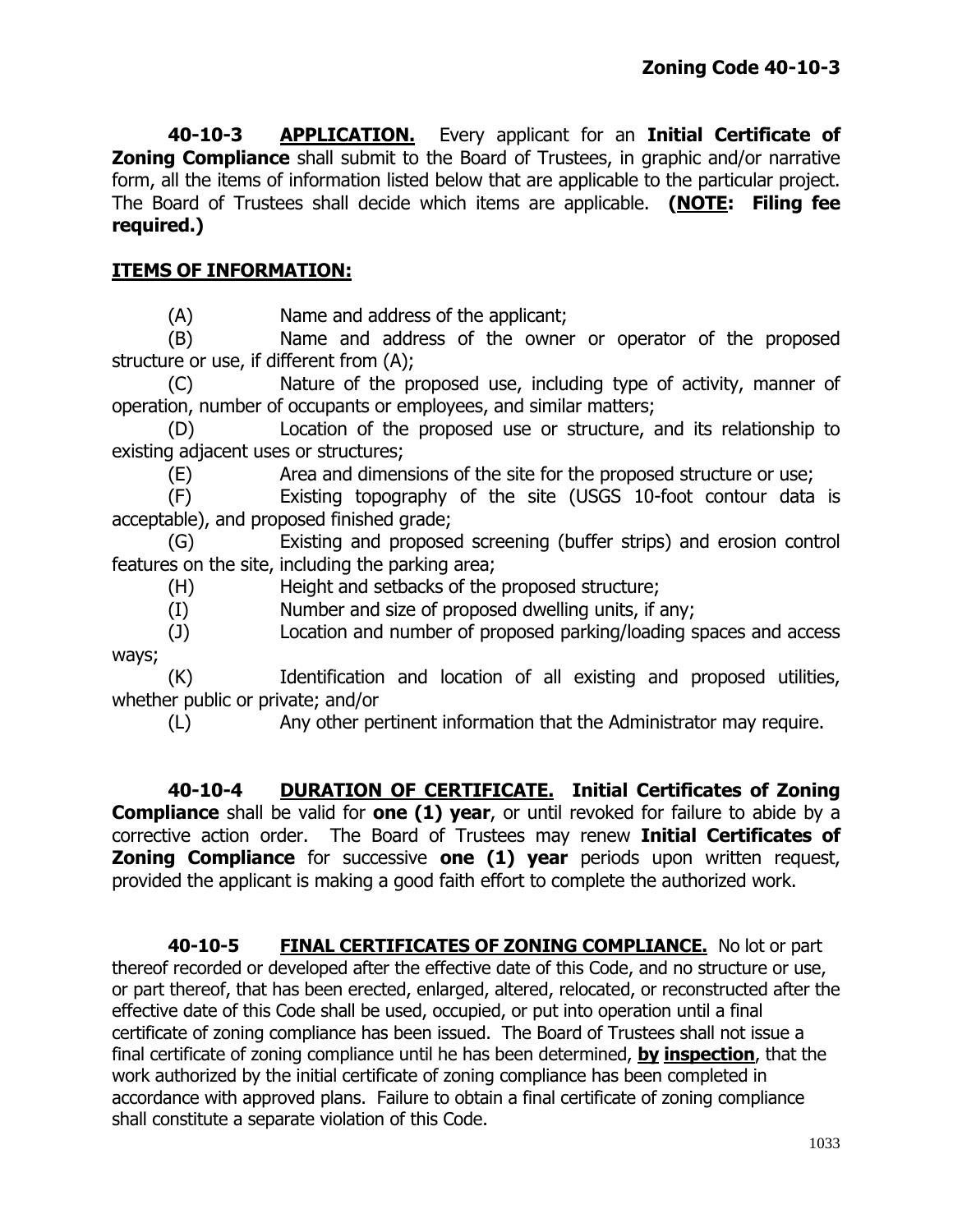**40-10-6 CORRECTIVE ACTION ORDERS.** Whenever the Board of Trustees find, by inspection or otherwise, that any lot, structure, or use, or work thereon, is in violation of this Code, he shall so notify the responsible party, and shall order appropriate corrective action.

**40-10-7 CONTENTS OF CORRECTIVE ACTION ORDER.** The order to take corrective action shall be in writing and shall include:

(A) A description of the premises sufficient for identification;

(B) A statement indicating the nature of the violation;

(C) A statement of the remedial action necessary to effect compliance;

(D) The date by which the violation must be corrected;

(E) A statement that the alleged violator is entitled to a conference with the Board of Trustees if he so desires;

(F) The date by which an appeal of the correction action order must be filed, and a statement of the procedure for so filing; and

(G) A statement that failure to obey a corrective action order shall result in revocation of the certificate of zoning compliance and may result in the imposition of fines.

**40-10-8 SERVICE OF ORDER.** A corrective action order shall be deemed properly served upon the owner, occupant, or operator of the offending lot, structure, or use if it is:

- (A) Served upon him personally;
- (B) Sent by registered mail to his last known address; or
- (C) Posted in a conspicuous place on or about the affected premises.

**40-10-9 STOP ORDERS.** Whenever any work being done in violation of an **Initial Certificate of Zoning Compliance**, the Board of Trustees' corrective action order may state that the violation must cease immediately. **(See Sec. 40-10-7(D))** In such case, the corrective action order is equivalent to a stop order.

**40-10-10 EMERGENCY MEASURES.** Notwithstanding any other provisions of this Code, whenever the Board of Trustees determines that any violation of this Code poses an imminent peril to life or property, he may institute, without notice or hearing, any necessary proceedings to alleviate the perilous condition.

**40-10-11 COMPLAINTS.** Whenever any violation of this Code occurs, or is alleged to have occurred, any person may file a written complaint on forms provided by the Board of Trustees. The Board of Trustees shall record such complaints, promptly investigate, and, if necessary, institute appropriate corrective action.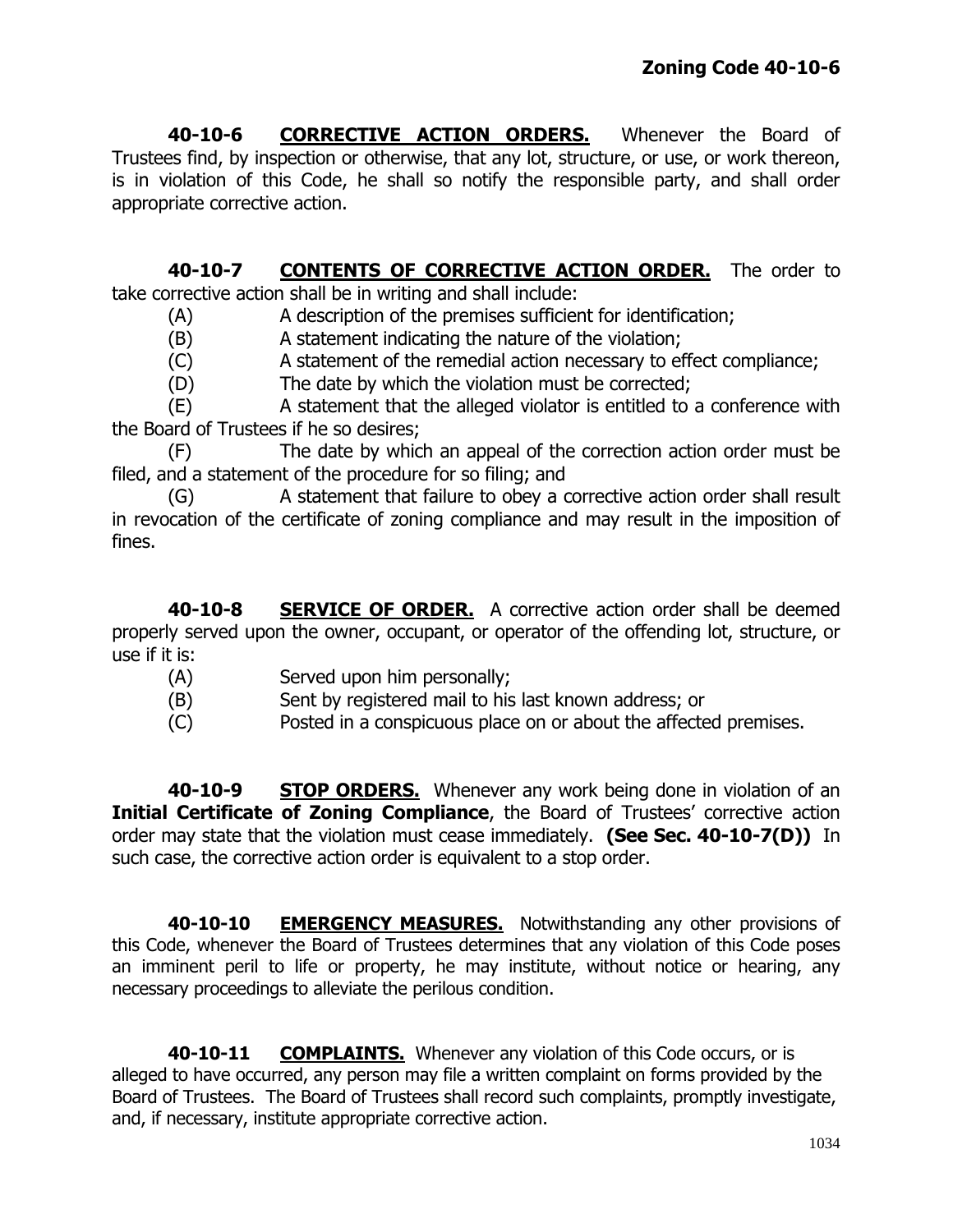#### **40-10-12 PENALTIES.**

(A) Any person who is convicted of a violation of this Code shall be fined not less than **Fifty Dollars (\$50.00),** nor more than **Two Hundred Dollars (\$200.00),** for each offense. Each day that a violation continues shall be considered a separate offense.

(B) Nothing contained in this Section shall prevent the Village from taking any other lawful action that may be necessary to secure compliance with this Code.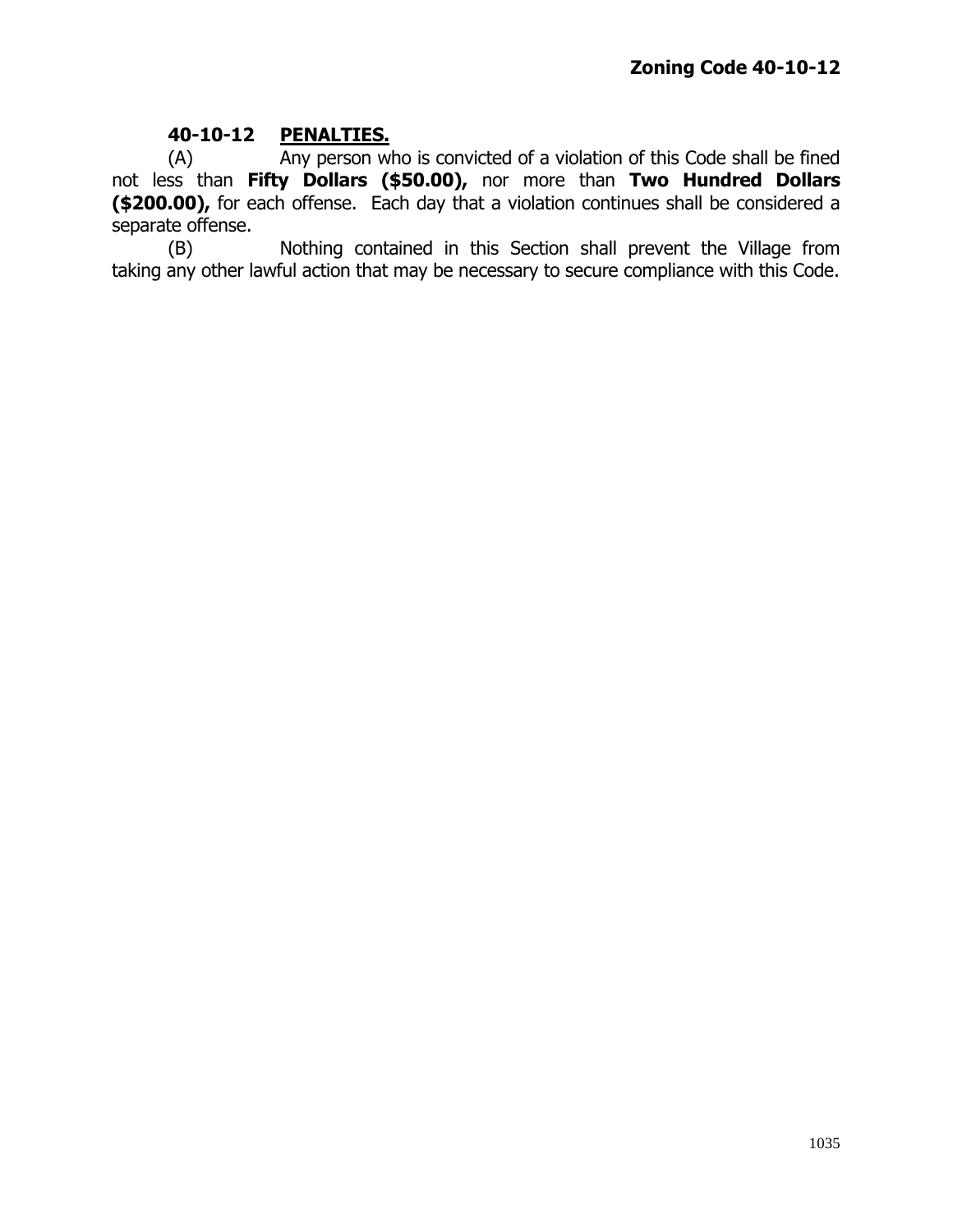# **ARTICLE XI**

#### **ZONING BOARD OF APPEALS**

# **40-11-1 ZONING BOARD OF APPEALS.**

(A) **Creation.** A Board of Appeals, consisting of **seven (7) members**, is authorized in accordance with Division 13 Zoning of the Illinois Municipal Code. The members shall be appointed by the President with the advice and consent of the Board of Trustees and shall serve respectively for the following terms: **one (1)** for **one (1) year**, **one (1)** for **two (2) years**, **one (1)** for **three (3) years**, **one (1)** for **four (4) years**, **one (1)** for **five (5) years**, **one (1)** for **six (6) years** and **one (1)** for **seven (7) years**, the successor to each member so appointed will serve for a term of **five (5) years**. **One (1)** of the members of the Board shall be designated by the Mayor, with the advice and consent of the Village Board, as Chairman of the Zoning Board, and shall hold his office as Chairman until his successor is appointed. Vacancies on the Zoning Board shall be filled for the unexpired term of the member whose place has become vacant in the manner herein provided for the appointment of such member.

Neither the President of the Village nor current members of the Village Board of Trustees shall be so appointed to the Zoning Board of Appeals.

- - (B) **Duties and Responsibilities.** The Zoning Board of Appeals shall:
		- (1) Hear and decide appeals from and review any order requirement, decision, or determination of the Director of Building and Zoning charged with the enforcement of this Code.
		- (2) Hear all requests for zoning changes and variances and recommend action to the Board of Trustees.
		- (3) Hear and decide any other matters referred to it concerning zoning.

(C) **Procedure.** The Board of Appeals shall be governed by statutory procedures, as provided by the Municipal Code, **Section 11-13-3, Paragraph (D), Chapter 65, ILCS, 1992 Edition**, as amended, and as listed below, but where there are no statutory provisions, the Board of Appeals may adopt such further rules of procedure and forms, as it may deem necessary:

- (1) **One (1) member** shall be named as Chairman at the time of his or her appointment.
- (2) The President and Board of Trustees may remove any member for cause after public hearing.
- (3) Vacancies shall be filled for the unexpired term of the member whose place has become vacant.
- (4) All meetings of the Board of Appeals shall be open to the public.
- (5) Meetings of the Board of Appeals shall be held at the call of the Chairman and at such other times as the Board may determine.
- (6) The Chairman, or in his absence, the Acting Chairman, may administer oaths and compel the attendance of witnesses.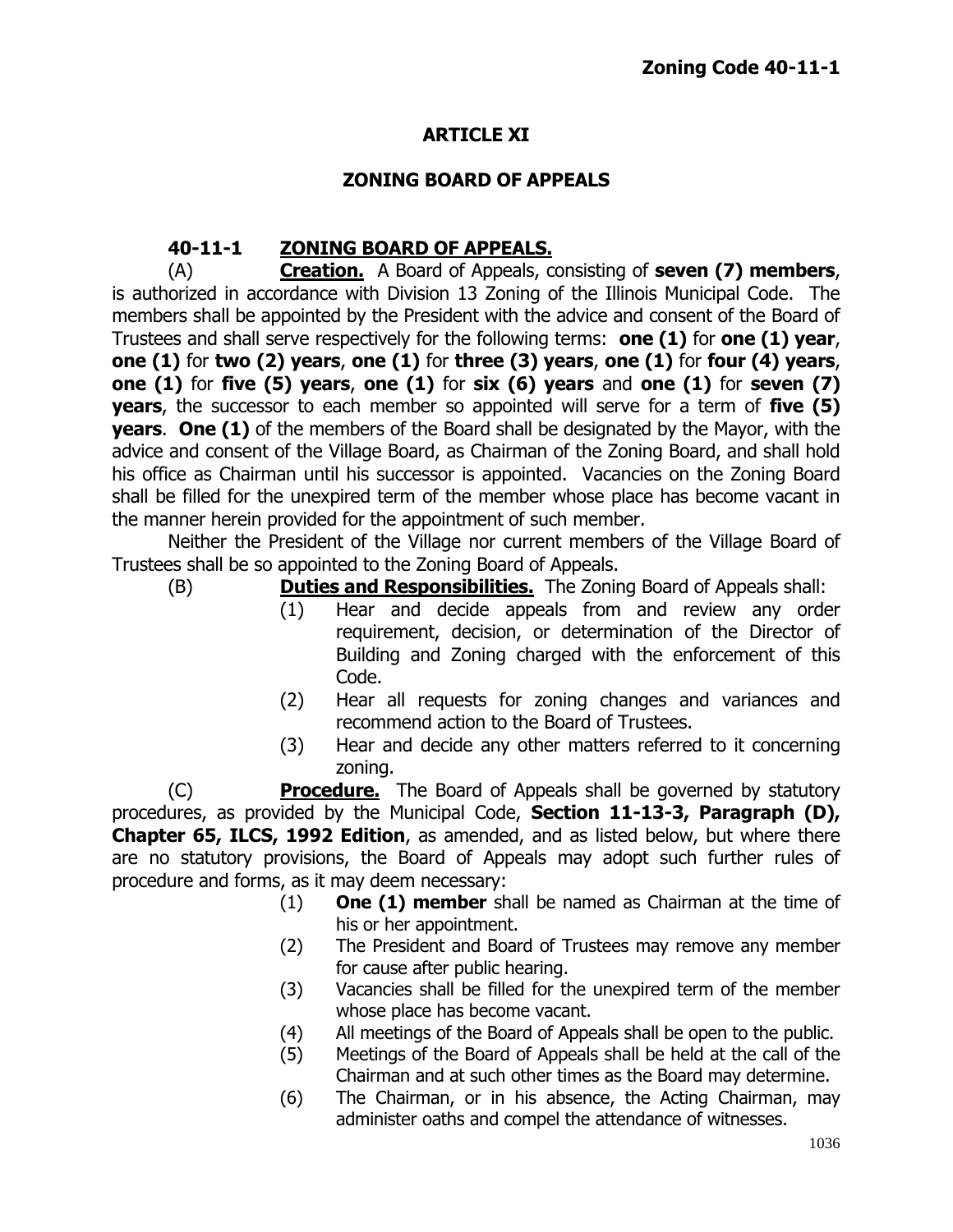- (7) The Board shall keep minutes of its proceedings, showing the vote of each member upon every question, or if absent or failing to vote, indicating that fact, and shall also keep records of its examinations and other official actions. Every rule, regulation, every amendment or repeal thereof, and every order, requirement, decision, or determination of the Zoning Board of Appeals shall immediately be filled in the Office of the Village Clerk and shall be of public record.
- (8) No hearing shall be conducted without a quorum of a majority of all the members. Any absent member who certifies that he has read the transcript of the proceedings before the Board may vote upon any questions before the Board.

The concurring vote of **four (4) members** of the Zoning Board of Appeals is necessary to reverse or affirm wholly or partly, any order, requirements, decision or determination made by the Director of Building and Zoning, or to decide in favor of the applicant any matter upon which it is required to pass under this Code or to effect any variation in this Code, or to recommend any variation or modification in the Code to the Village Board.

(9) Each rule and regulation, each amendment or repeal thereof, and each order, requirement, decision or determination of the Board shall be made available as a public record. There shall be no compensation paid to the Chairman and members of the Board of Appeals, but upon application, the Village shall pay for such out-of-pocket expenses and clerical assistance as are defrayed by the filing fees collected.

(D) **Jurisdiction and Authority.** The Zoning Board of Appeals is hereby invested with the powers as granted by the Statutes of the State of Illinois and this Code as follows:

- (1) To hear and decide appeals from any order, requirement, decision or determination made by the Board of Trustees pertaining to conformance with requirements of this Code and to make recommendations to Village Board of Trustees for final decisions.
- (2) To hear and recommend action for decision by the Village Board varying the terms provided in this Code. The recommendations shall be subject to the standards set forth in this Section.
- (3) To hear and make recommendations for the Village Board decision on any proposed amendments to this Code.
- (4) To hear and recommend for decision by the Village Board only such special uses as the Zoning Board of Appeals is specifically authorized to by the terms of this Code; recommend for decision to such questions as are involved in determining whether special uses should be granted; and to recommend to special uses with such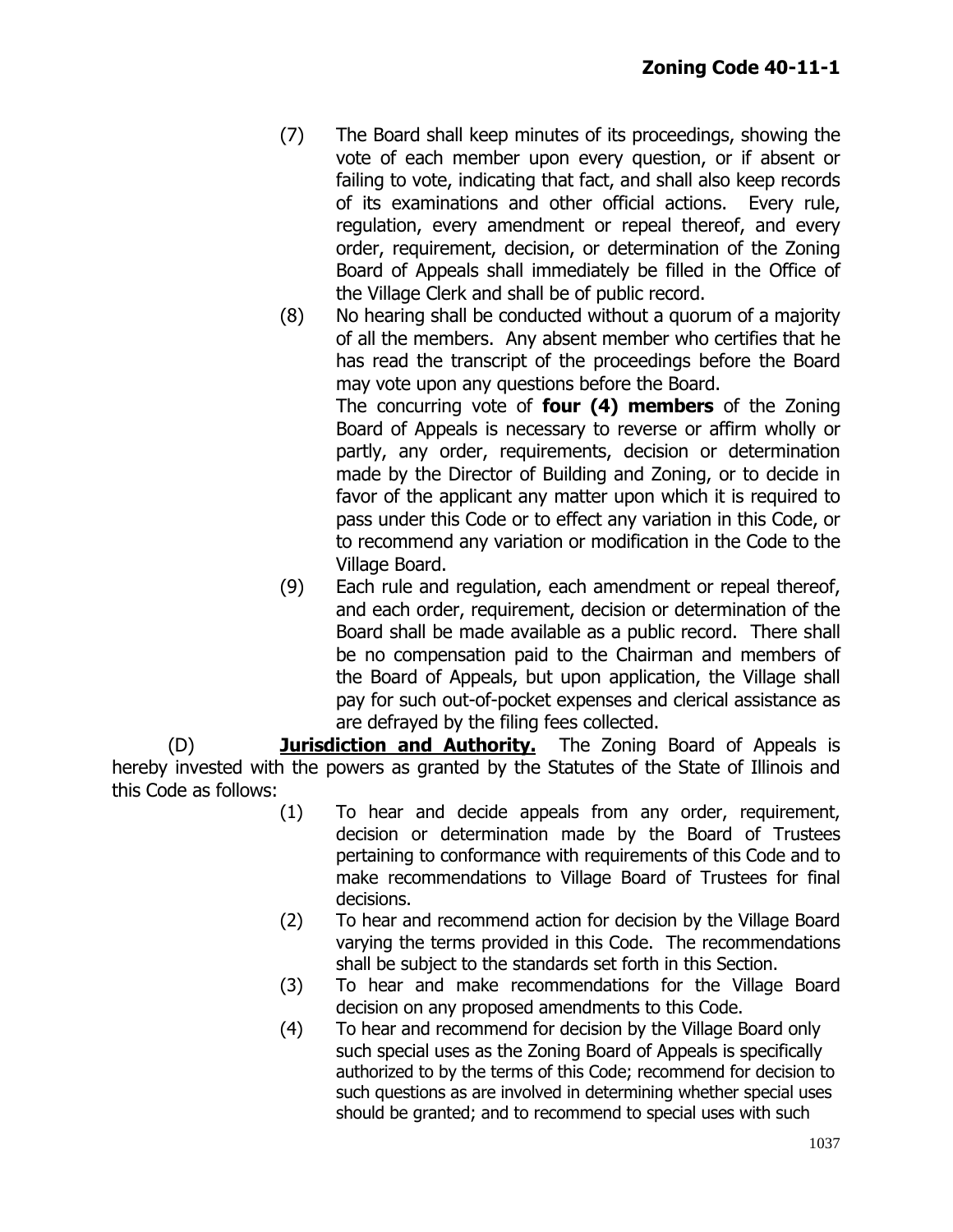conditions and safeguards as are appropriate under this Code, or to recommend for denial special uses when not in harmony with the purpose and intent of this Code; and

(5) To hear and decide all matters referred to or upon which it is required to pass under this Code.

(E) **Decisions.** All decisions of the Board of Trustees shall, in all instances, be final administrative determinations subject to judicial review in accordance with applicable Statutes of the State of Illinois.

(F) **Application Fee/Publication Costs.** A fee of **One Hundred Dollars (\$100.00)** shall be paid in advance by the applicant at the time of submitting an Application for any amendment to the regulations of the Zoning Code, which requires hearing by the Zoning Board of Appeals, and pay any charges for required publication of notices and documents, immediately upon request therefor.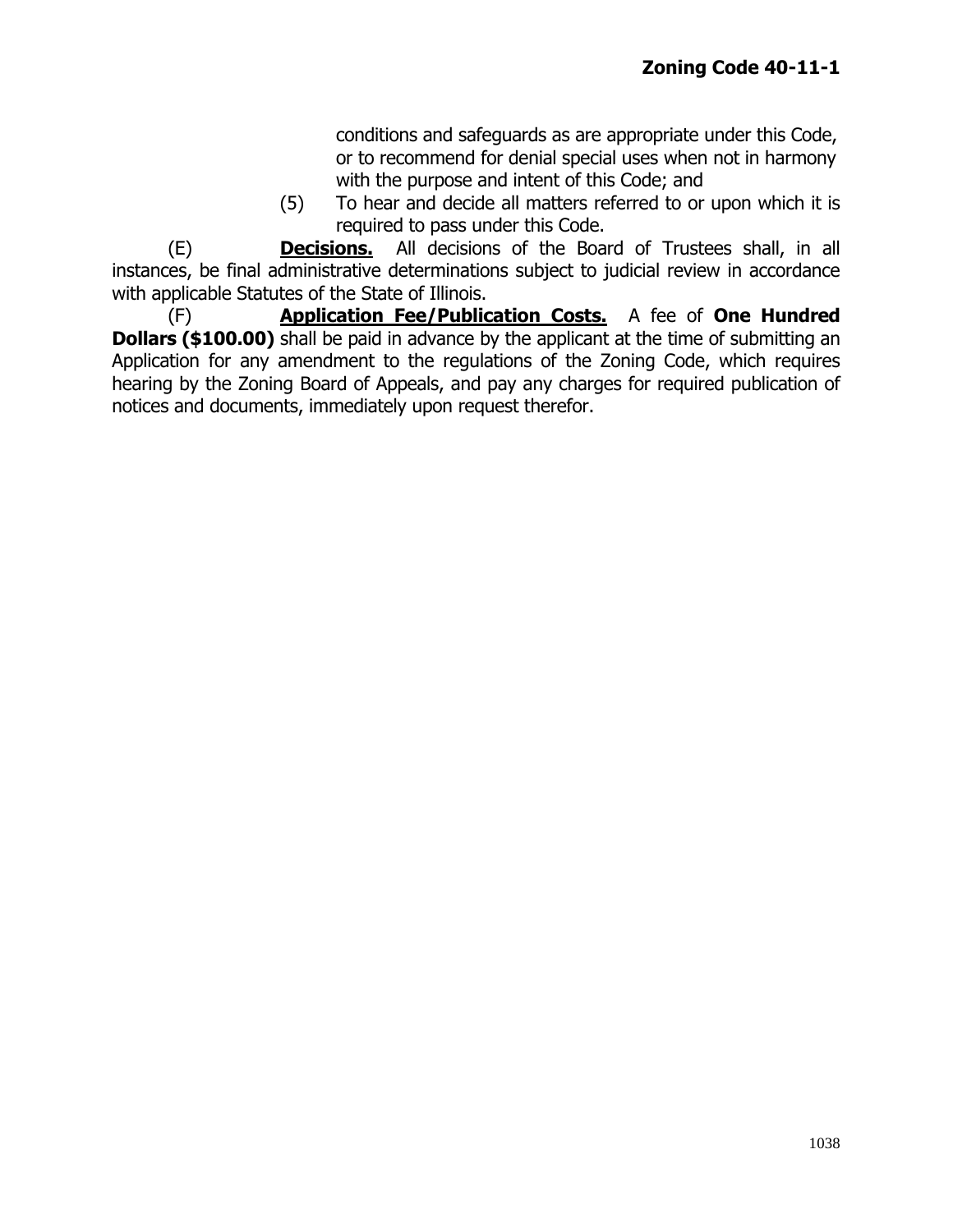# **ARTICLE XII**

# **VARIANCES**

# **40-12-1 VARIANCES.**

(A) **Initiation.** A written application for a variance may be made by any person, firm or corporation or by any office, department, board, bureau or commission, requesting or intending to request application for a zoning certificate.

## (B) **Processing.**

- (1) An application for a variance shall be filed with the Board of Trustees who shall forward such application to the Zoning Board of Appeals for processing in accordance with applicable Statutes of the State of Illinois.
- (2) No variance shall be recommended to the Village Board by the Zoning Board of Appeals except after a public hearing before the Zoning Board of Appeals, of which there shall be a notice of time and place of the hearing published at least once – not more than **thirty (30)** or less than **fifteen (15) days** before the hearing – in **one (1)** or more newspapers with a general circulation within the Village and a written notice is served at least **fifteen (15) days** before the hearing on the owners of the properties located adjacent to the location for which the variance is requested.

# (C) **Standards.**

- (1) The Zoning Board of Appeals shall not vary the provisions of this Code as authorized in this Section unless it shall have made findings based upon the evidence presented in writing that each of the following conditions exist:
	- (a) That the property in question cannot yield a reasonable return if permitted to be used only under the conditions allowed by the regulations governing the zoning district in which it is located;
	- (b) That special conditions and circumstances exist which are peculiar to the land, structure or building involved and which are not applicable to other lands, structures or buildings in the same district;
	- (c) That literal interpretation of the provisions of this Code would deprive the applicant of rights commonly enjoyed by other properties in the same district unde4r the terms of this Code;
	- (d) That the plight of the applicant is due to unique circumstances and does not result from the actions of the applicant;